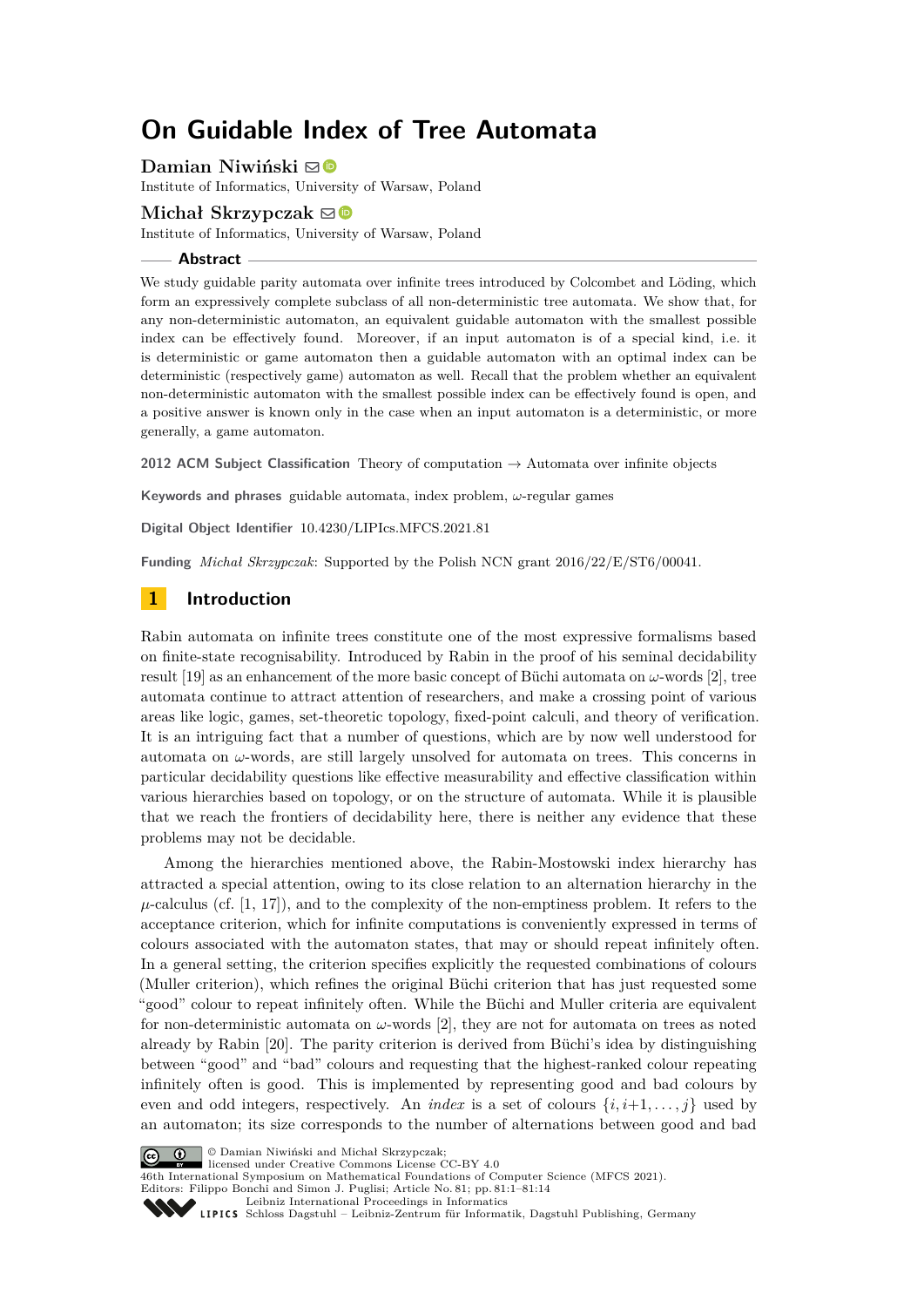## **81:2 On Guidable Index of Tree Automata**

colours. The parity criterion is expressively equivalent to the Muller criterion, but it is more succinct and leads to the better complexity of the non-emptiness problem, up to our present knowledge. (See [\[21\]](#page-13-5) for an insightful discussion of other meaningful criteria.)

The complexity of the non-emptiness problem for automata on infinite trees is actually a pertinent open question. While the problem is NP-complete for automata with the original Rabin acceptance criterion [\[9\]](#page-13-6), it is expectedly more feasible for automata with the parity criterion, being in turn equivalent to the celebrated problem of solving parity games [\[10\]](#page-13-7). It is well-known that the complexity of this last problem has been recently improved [\[4\]](#page-13-8) roughly from  $n^{\mathcal{O}(d)}$  to  $n^{\mathcal{O}(\log d)}$ , where *n* is the number of positions and *d* the number of priorities (colours). This yields a quasi-polynomial solution for the non-emptiness problem for parity tree automata as well, with *d* corresponding to the size of automaton's index. Whether this improvement makes the quest for a small index more or less important may be the subject of discussion. In prospective applications in the model checking, the index *d* is derived from the formula whereas *n* corresponds to the size of the system, and is usually much bigger than *d*, so that even a small improvement of the index may be advantageous. But in any case, the recent development for parity games shows that the index is an essential parameter in understanding the problem.

The relevance of this parameter has been noticed already by Mostowski [\[15\]](#page-13-9). While it is known that in general an arbitrarily high index is needed for non-deterministic [\[16\]](#page-13-10) as well as for alternating [\[1\]](#page-13-2) automata, it is generally open if an automaton with an optimal index can be effectively found. Algorithms were given only in the special cases, where the input automaton is deterministic [\[18\]](#page-13-11), or more generally it is a so-called game automaton [\[11\]](#page-13-12).

An interesting approach has been undertaken by Colcombet and Löding [\[7\]](#page-13-13), who reduced the non-deterministic index problem of parity tree automata to a problem of an apparently different nature, concerning the asymptotic behaviour of counters in some automata related to the (classical) star-height problem. In the course of their proof, these authors introduced an auxiliary concept of a *guidable tree automaton*, which in our opinion has a compelling potential and deserves to be better understood. Intuitively, a guidable automaton behaves almost like a deterministic automaton if it is given (as a kind of oracle) the non-deterministic choices of *any* other automaton running on the same tree. Colcombet and Löding [\[7\]](#page-13-13) showed in particular that any automaton can be transformed into an equivalent guidable automaton, which essentially realises a strategy of Pathfinder in the celebrated game introduced by Gurevich and Harrington [\[13\]](#page-13-14). Although a guidable automaton is unsurprisingly not unique, it nevertheless constitutes a kind of a normal form of a non-deterministic automaton. It should be stressed that canonical forms are generally missing in the theory of automata on infinite objects, which is one of the sources of difficulties there. Therefore, we believe that the idea of guidable automata is worth to pursue.

In the present paper we show how to effectively compute an equivalent guidable automaton with the smallest possible index – among all guidable automata – without any restriction on the input automaton. We also revisit the concept of game automata mentioned above and show, relying on the construction of a guidable automaton by Colcombet and Löding [\[7\]](#page-13-13), that any game automaton is itself guidable. Moreover, if an input automaton is a game or deterministic automaton then a guidable automaton with an optimal index can be a game (respectively, deterministic) automaton as well.

Unfortunately, the guidable index can be in general arbitrarily worse than the smallest possible index of an equivalent non-deterministic automaton, we are primarily searching for. We believe however, that the games used in our proofs may be of potential interest for the main problem. Note that similar games have been used in a recent work [\[5\]](#page-13-15) (see [\[6\]](#page-13-16)) to decide separability of regular tree languages by deterministic and game automata.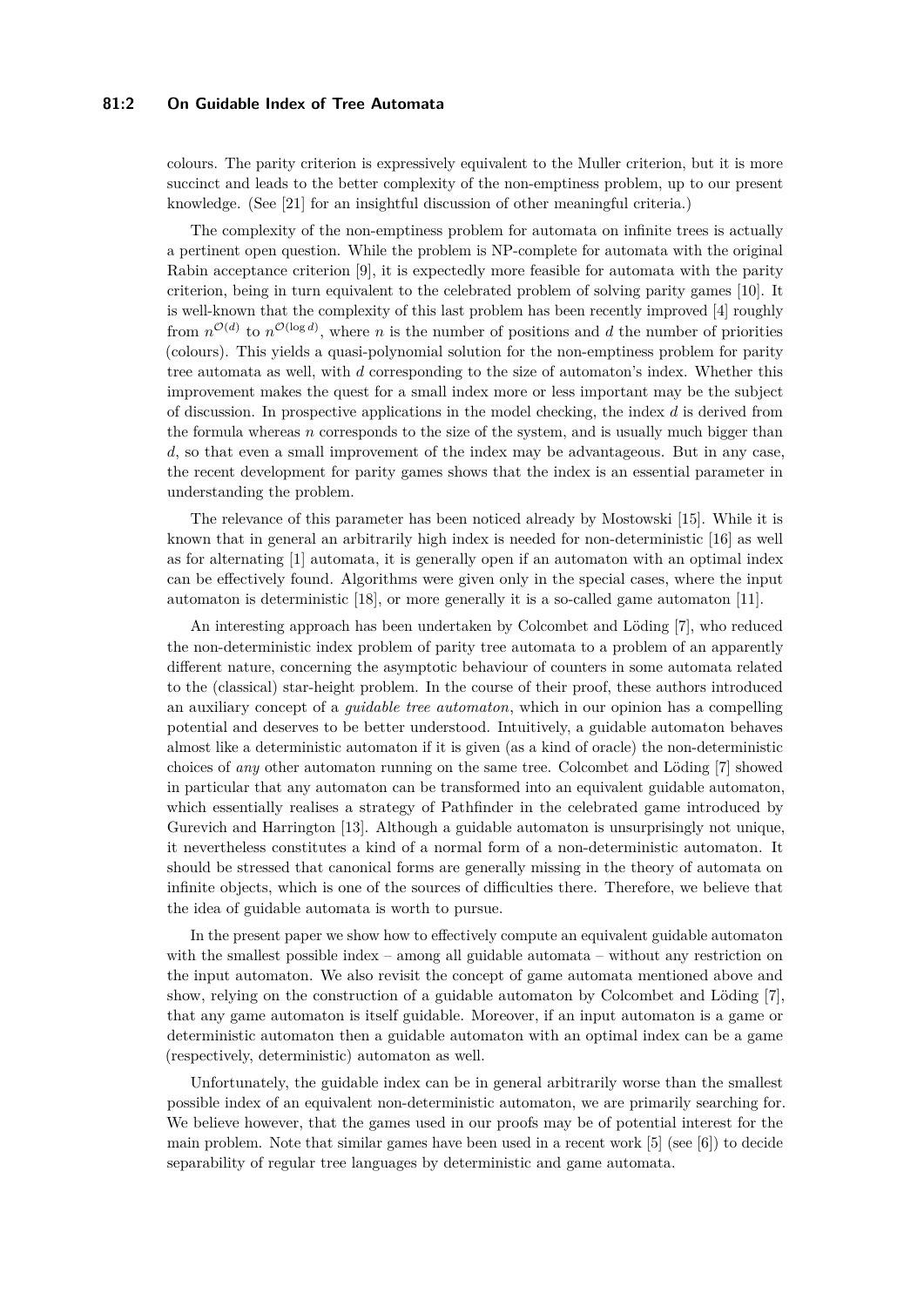# <span id="page-2-0"></span>**2 Basic notions**

The set of natural numbers  $\{0, 1, \ldots\}$  is denoted  $\omega$ . An *alphabet* is any finite non-empty set Σ of *letters*. By Σ <sup>∗</sup> we denote the set of *words* (i.e. finite sequences) over an alphabet Σ. By  $u\upharpoonright_n$  we denote the finite sequence consisting of the first *n* symbols of *u*. The empty sequence is denoted  $\epsilon$ . By |*u*| we denote the length of a finite sequence *u*.

A  $\Sigma$ -labelled tree (shortly tree) is a function  $t: \{\texttt{L}, \texttt{R}\}^* \to \Sigma$ , where  $\texttt{L} \neq \texttt{R}$  are two special symbols called *directions*. The set of all such trees is denoted Tr<sub>Σ</sub>. If  $\Sigma$  and  $\Gamma$  are two alphabets then each pair of trees  $t_1 \in \text{Tr}_{\Sigma}$  and  $t_2 \in \text{Tr}_{\Gamma}$  induces their *product*  $t_1 \otimes t_2 \in \text{Tr}_{\Sigma \times \Gamma}$ , with  $(t_1 \otimes t_2)(u) \stackrel{\text{def}}{=} (t_1(u), t_2(u))$ . Given a tree language  $L \subseteq \text{Tr}_{\Sigma \times \Gamma}$ , its *projection* onto  $\Sigma$  is the set of trees  $t_1 \in \text{Tr}_{\Sigma}$ , such that there exists a tree  $t_2 \in \text{Tr}_{\Gamma}$ , for which  $t_1 \otimes t_2 \in L$ .

An infinite sequence of directions  $b \in \{L, R\}^{\omega}$  is called a *branch*. Similarly, a *path* in a tree  $t \in \text{Tr}_A$  is a sequence  $(a_n, d_n)_{n \in \omega} \in (\Sigma \times {\{\text{L}, \text{R}\}})^\omega$ , such that  $a_n = t(d_0 \cdots d_{n-1})$  for  $n = 0, 1, \ldots$ 

An *index* is a non-empty finite range of natural numbers  $C = \{i, i+1, \ldots, j\} \subseteq \omega$ . Elements *c* ∈ *C* are called *priorities*. We say that an infinite sequence of priorities  $(c_n)_{n \in \omega}$ is *parity accepting* if  $\limsup_{n\to\infty} c_n \equiv 0 \mod 2$ . Otherwise, we say that such a sequence is *parity rejecting*.

A *non-deterministic C-parity tree automaton* (shortly *non-deterministic automaton*) is a tuple  $\mathcal{A} = \langle \Sigma, Q^{\mathcal{A}}, q_1^{\mathcal{A}}, \Delta^{\mathcal{A}}, \Omega^{\mathcal{A}} \rangle$ , where  $\Sigma$  is an alphabet,  $Q^{\mathcal{A}}$  a finite set of *states*,  $q_1^{\mathcal{A}} \in Q^{\mathcal{A}}$ an *initial state*,  $\Delta^{\mathcal{A}} \subseteq Q^{\mathcal{A}} \times \Sigma \times Q^{\mathcal{A}} \times Q^{\mathcal{A}}$  a *transition relation*; and  $\Omega^{\mathcal{A}} \colon Q^{\mathcal{A}} \to C$  a *priority mapping.* An element  $(q, a, q_L, q_R) \in \Delta^{\mathcal{A}}$  is called a *transition* of the automaton A. We say that such a transition is *from* the state *q* and is *over* the letter *a*. We make a proviso that, unless stated otherwise, all automata in consideration are *trimmed*, that is, for each state  $q \in Q^{\mathcal{A}}$  and letter  $a \in \Sigma$ , there is at least one transition from *q* over *a* in  $\Delta^{\mathcal{A}}$ . When an automaton A is known from the context then we skip the superscript and write just *Q*,  $\Delta$ , etc.

We extend the notions of parity accepting (resp. rejecting) sequences of priorities to sequences of states by applying  $\Omega$ , i.e. a sequence of states  $(q_n)_{n \in \omega}$  is *parity accepting* (resp. *parity rejecting*) in A if the priorities  $(\Omega(q_n))_{n\in\omega}$  are parity accepting (resp. parity rejecting).

Given a tree  $t \in \text{Tr}_{\Sigma}$ , a *run* of an automaton A over t is a tree  $\rho \in \text{Tr}_{Q}$  such that  $\rho(\epsilon) = q_{\text{I}}$ and, for each node  $u \in {\{\texttt{L},\texttt{R}\}}^*$ , the tuple

*ρ*(*u*)*, t*(*u*)*, ρ*(*u*L)*, ρ*(*u*R)

is a transition of A. Such a run is *accepting* if, for every branch  $b \in \{\text{\texttt{L}}, \text{\texttt{R}}\}^{\omega}$ , the sequence of states  $q_n \stackrel{\text{def}}{=} \rho(b \upharpoonright_n)$  for  $n = 0, 1, \ldots$  is *parity accepting*. The set of trees over which a given automaton  $A$  has some accepting run is called the *language* of  $A$  and is denoted  $L(A)$ . If  $q \in Q$  is a state of an automaton A then by  $L(\mathcal{A}, q)$  we denote the language of the automaton A with the initial state set to q. We say that q is *productive* if  $L(\mathcal{A}, q) \neq \emptyset$ . Thus  $L(\mathcal{A}) \neq \emptyset$ iff the initial state  $q_1^{\mathcal{A}}$  is productive.

A set of trees is a *regular tree language* if it is of the form  $L(\mathcal{A})$  for some non-deterministic automaton A.

An automaton A is *deterministic* if for every state  $q \in Q$  and letter  $a \in \Sigma$  there exists a unique transition in  $\Delta^{\mathcal{A}}$  starting from *q* over *a*. A deterministic automaton has exactly one run over each tree  $t \in \text{Tr}_{\Sigma}$  and this run can be constructed inductively in a top-down way.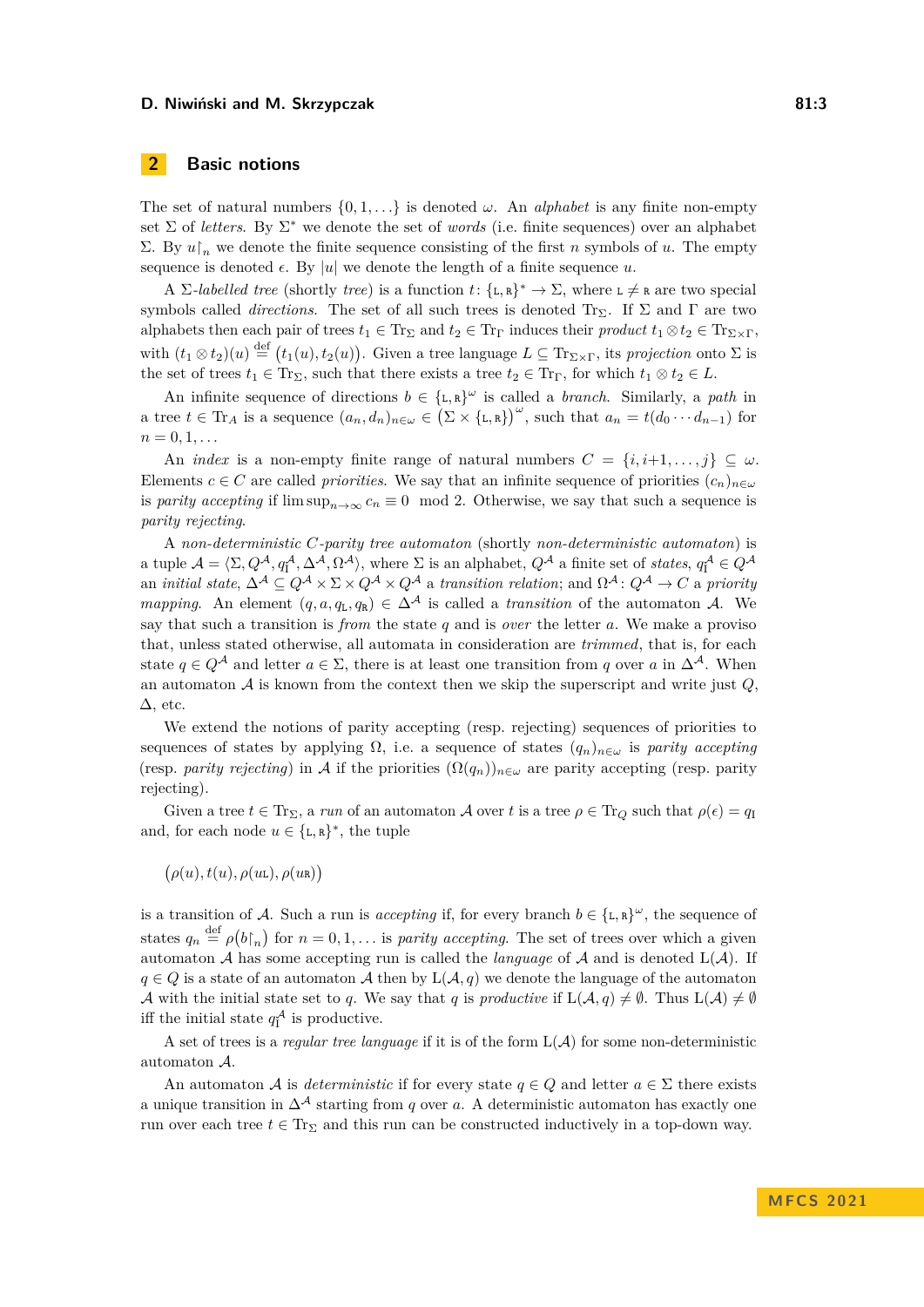## **81:4 On Guidable Index of Tree Automata**

#### **Guidable automata**

The notion of a guiding function and one automaton guiding another was introduced in [\[7\]](#page-13-13), here we follow the exposition from [\[14\]](#page-13-17).

Fix two non-deterministic automata  $\mathcal A$  and  $\mathcal B$  over the same alphabet  $\Sigma$ . A *quiding function* from B to A is a function  $g: Q^{\mathcal{A}} \times \Delta^{\mathcal{B}} \to \Delta^{\mathcal{A}}$  such that  $g(p,(q,a,q_{\text{L}},q_{\text{R}})) = (p,a,p_{\text{L}},p_{\text{R}})$ for some  $p_L$ ,  $p_R \in Q^{\mathcal{A}}$  (i.e. the function *g* is compatible with the state *p* and the letter *a*). If  $\rho \in \text{Tr}_{Q^{\mathcal{B}}}$  is a run of B over a tree  $t \in \text{Tr}_{\Sigma}$  then we define the tree  $\vec{g}(\rho) \in \text{Tr}_{Q^{\mathcal{A}}}$ , inductively as follows. We let  $\vec{g}(\rho)(\epsilon) \stackrel{\text{def}}{=} q_1^{\mathcal{A}}$  and, for each  $u \in {\{\text{I},\text{R}\}}^*$ , if  $\vec{g}(\rho)(u) = p \in Q^{\mathcal{A}}$ ,  $t(u) = a$ , and *γ* is a transition of *B* taken in *u*, i.e.  $\gamma \stackrel{\text{def}}{=} (\rho(u), a, \rho(u), \rho(u))$ , and if finally  $g(p, \gamma) = (p, a, p_L, p_R) \in \Delta^{\mathcal{A}}$ , then we let,

$$
\vec{g}(\rho)(u\mathbf{L}) \stackrel{\text{def}}{=} p_{\mathbf{L}}, \quad \vec{g}(\rho)(u\mathbf{R}) \stackrel{\text{def}}{=} p_{\mathbf{R}}.
$$

Notice that directly by the definition, the tree  $\vec{q}(\rho)$  is a run of A over *t*. We say that a guiding function  $g: Q^{\mathcal{A}} \times \Delta^{\mathcal{B}} \to \Delta^{\mathcal{A}}$  *preserves acceptance* if whenever  $\rho$  is an accepting run of  $\mathcal{B}$ then  $\vec{g}(\rho)$  is an accepting run of A. We say that an automaton B *guides* an automaton A (denoted  $\mathcal{B} \hookrightarrow \mathcal{A}$ ), if there exists a guiding function *q*:  $Q^{\mathcal{A}} \times \Delta^{\mathcal{B}} \to \Delta^{\mathcal{A}}$  which preserves acceptance. In particular, it implies that  $L(\mathcal{B}) \subseteq L(\mathcal{A})$ .

An automaton A is *quidable* if it can be guided by any automaton B such that  $L(\mathcal{B}) = L(\mathcal{A})$ (in fact one can equivalently require that  $L(\mathcal{B}) \subseteq L(\mathcal{A})$ , see [\[14,](#page-13-17) Remark 4.5]).

The main result concerning guidable automata is the following theorem.

<span id="page-3-0"></span> $\triangleright$  **Theorem 1** ([\[7,](#page-13-13) Theorem 1], see also [\[14,](#page-13-17) Theorem 4.7]). For every regular tree language L *there exists a guidable automaton recognising L. Moreover, such an automaton can be effectively constructed from any non-deterministic automaton for L.*

Since we will rely on the exact structure of such an automaton, we recall the crucial steps in the construction. First, let  $A$  be a non-deterministic automaton recognising the given language *L*. Assume that  $\mathcal{A}' = \langle \Sigma, Q', q'_1, \Delta', \Omega' \rangle$  is any automaton recognising the complement of *L*.

An important role in this construction is played by *selectors*, i.e. functions  $f: \Delta' \to \{L, \mathbb{R}\}\$ (in other words  $f \in {\{\text{L},\text{R}\}}^{\Delta'}$ ). Consider a product tree  $t \otimes \tau \in \text{Tr}_{\Sigma \times {\{\text{L},\text{R}\}}^{\Delta'}}$  and one of its paths  $((a_n, f_n), d_n)_{n \in \omega}$ . We say that this path is *losing* if there exists a sequence of transitions  $(\delta'_n = (p_n, a_n, p_{\text{L},n}, p_{\text{R},n})\big)_{n \in \omega}$  of A' which is A'-accepting in the following sense:  $\mathcal{A}'$ 

$$
= p_0 = q_1^{\mathcal{A}'},
$$

- $\forall n \in \omega$ .  $p_{n+1} = p_{d_n, n} \wedge d_n = f_n(\delta'_n),$
- the sequence of states  $(p_n)_{n \in \omega}$  is parity accepting in  $\mathcal{A}'$ .

Lemma 1.15 in [\[14\]](#page-13-17) provides a deterministic automaton Winning( $\mathcal{A}'$ ) over the alphabet  $\Sigma \times \{\mathbf{L}, \mathbf{R}\}^{\Delta'}$ . The crucial properties of this automaton are stated in the following fact.

▶ **Fact 2.** *The automaton* Winning( $\mathcal{A}'$ ) *accepts a product tree*  $t \otimes \tau \in \text{Tr}_{\Sigma \times \{L,R\}^{\Delta'}}$  *if and only if none of its paths is losing. The projection of*  $L(Winning(\mathcal{A}'))$  *onto*  $\Sigma$  *is the original language*  $L$ *, i.e. the complement of*  $L(A')$ *.* 

By Complement $(\mathcal{A}')$  we denote the non-deterministic automaton obtained from the automaton Winning( $\mathcal{A}'$ ) by projecting the transitions of Winning( $\mathcal{A}'$ ) onto the coordinate  $\Sigma$ : each transition of the form  $(q, (a, f), q_{\text{L}}, q_{\text{R}})$  is replaced by  $(q, a, q_{\text{L}}, q_{\text{R}})$ ; yielding a non-deterministic automaton recognising L. We say that a transition  $(q, a, q_L, q_R)$  of Complement( $\mathcal{A}'$ ) is *arising* from  $f \in {\{\text{\text{\texttt{L}}}, \text{\text{\texttt{R}}}}\}^{\Delta'}$  if  $(q, (a, f), q_{\text{\text{\texttt{L}}}}, q_{\text{\text{\texttt{R}}}})$  is a transition of Winning( $\mathcal{A}'$ ).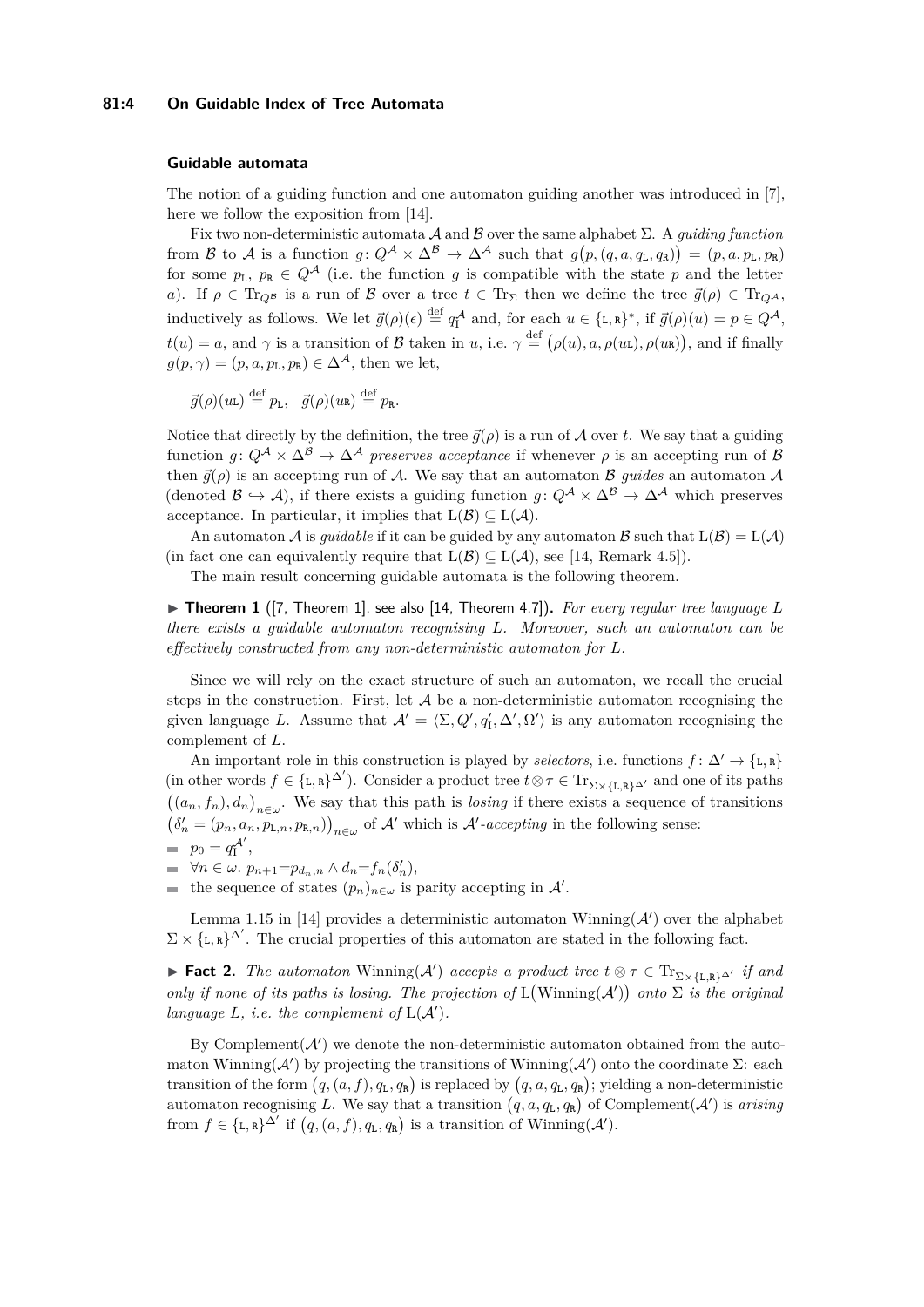Notice that in fact the only non-determinism of the automaton Complement $(\mathcal{A}')$  comes from the projection from the alphabet  $\Sigma \times \{\mathbf{L}, \mathbf{R}\}^{\Delta'}$  onto  $\Sigma$ . Therefore, to define a guiding function to guide the automaton Complement $(A')$ , whenever specifying a transition of Complement( $\mathcal{A}'$ ), it is enough to provide a selector  $f \in \{\text{\textit{L}}, \text{\textit{R}}\}^{\Delta'}$  and then take the unique transition arising from *f*.

 $\blacktriangleright$  **Lemma 3** (See the proof of [\[14,](#page-13-17) Theorem 4.7]). *The automaton* Complement( $A'$ ) *is guidable.* 

# **3 Guidability relation**

The guidability relation  $\mathcal{B} \hookrightarrow \mathcal{A}$  can be seen as a reduction, showing that one automaton uses *less non-determinism* than the other one. Thus, one would naturally expect this relation to be transitive, which is indeed the case.

<span id="page-4-0"></span>▶ **Proposition 4.** *If*  $C$   $\rightarrow$  B *and*  $B$   $\rightarrow$  A *then*  $C$   $\rightarrow$  A.

A proof of this fact is implicit in [\[14,](#page-13-17) Proposition 4.11], where it is shown how to compose two guiding functions  $g^{\mathcal{B}}$  and  $g^{\mathcal{A}}$  into a winning strategy in a game characterising guidability, called *weak inclusion game*, see [\[14,](#page-13-17) page 78]. However, the transitivity of the relation  $\rightarrow$ has not been explicitly stated before. Therefore, for the sake of completeness, we provide a proof of Proposition [4](#page-4-0) here.

First, we recall the notion of the *weak inclusion game*  $\mathcal{G}_{\text{guide}}(\mathcal{B}, \mathcal{A})$  from [\[14,](#page-13-17) page 78] which is used to characterise when an automaton  $\beta$  guides another automaton  $\mathcal{A}$ , and consequently to decide whether a non-deterministic automaton is guidable. We introduce a small modification, justified below, using the following concept: a transition  $(q, a, q_L, q_R)$  is *productive* if both states  $q_L, q_R$  are productive (cf. Section [2\)](#page-2-0).

The positions of the game  $\mathcal{G}_{\text{guide}}(\mathcal{B}, \mathcal{A})$  are of the form  $(p, q) \in Q^{\mathcal{A}} \times Q^{\mathcal{B}}$ . The initial position  $(p_0, q_0)$  is  $(q_1^{\mathcal{A}}, q_1^{\mathcal{B}})$ . At an *n*th round for  $n = 0, 1, \ldots$  which starts in a position  $(p_n, q_n)$ :

- **1. ∀** chooses a letter *a<sup>n</sup>* ∈ Σ,
- <span id="page-4-1"></span>**2.**  $\forall$  chooses a productive transition  $\gamma_n = (q_n, a_n, q_{\text{L},n}, q_{\text{R},n}) \in \Delta^{\mathcal{B}}$ ; if there is no productive transition from  $q_n$  over  $a_n$  then  $\forall$  loses immediately,
- **3. ∃** chooses a transition  $\delta_n = (p_n, a_n, p_{\text{L},n}, p_{\text{R},n}) \in \Delta^{\mathcal{A}}$ ,
- 4.  $\forall$  chooses a direction  $d_n \in \{\text{\texttt{L}}, \text{\texttt{R}}\}.$

The next position  $(p_{n+1}, q_{n+1})$  of the game is  $(p_{d_n,n}, q_{d_n,n})$ .

The winning condition for  $\exists$  expresses, that if the sequence of states  $(q_n)_{n \in \omega}$  is parity accepting in B then the sequence of states  $(p_n)_{n \in \omega}$  is parity accepting in A.

<span id="page-4-2"></span>▶ **Lemma 5** ([\[14,](#page-13-17) Proposition 4.9]). *The player*  $\exists$  *wins the above game*  $\mathcal{G}_{\text{guide}}(\mathcal{B}, \mathcal{A})$  *if and only if*  $\mathcal{B} \hookrightarrow \mathcal{A}$ *. Moreover, the player*  $\exists$  *has a positional winning strategy.* 

The requirement that the transitions chosen by **∀** in step [2](#page-4-1) are productive is added because of the case when  $L(\mathcal{B}) = \emptyset$ . In this corner case the relation  $\mathcal{B} \hookrightarrow \mathcal{A}$  holds trivially whereas the characterisation as stated in [\[14,](#page-13-17) Proposition 4.9] seems to fail. For the sake of completeness we recall the proof of Proposition 4.9 from [\[14\]](#page-13-17), taking into account our modification.

**Proof.** The fact that the game is determined and the player **∃** has a positional winning strategy follows from the general theory of infinite games (see, e.g. [\[21,](#page-13-5) [12\]](#page-13-18)); indeed the winning criterion of  $\mathcal{G}_{\text{guide}}(\mathcal{B}, \mathcal{A})$  can be easily presented as a union of parity criteria and hence it is a so-called Rabin criterion. Clearly, the fact that **∃** can also win in finite time does not affect the positional determinacy for this player.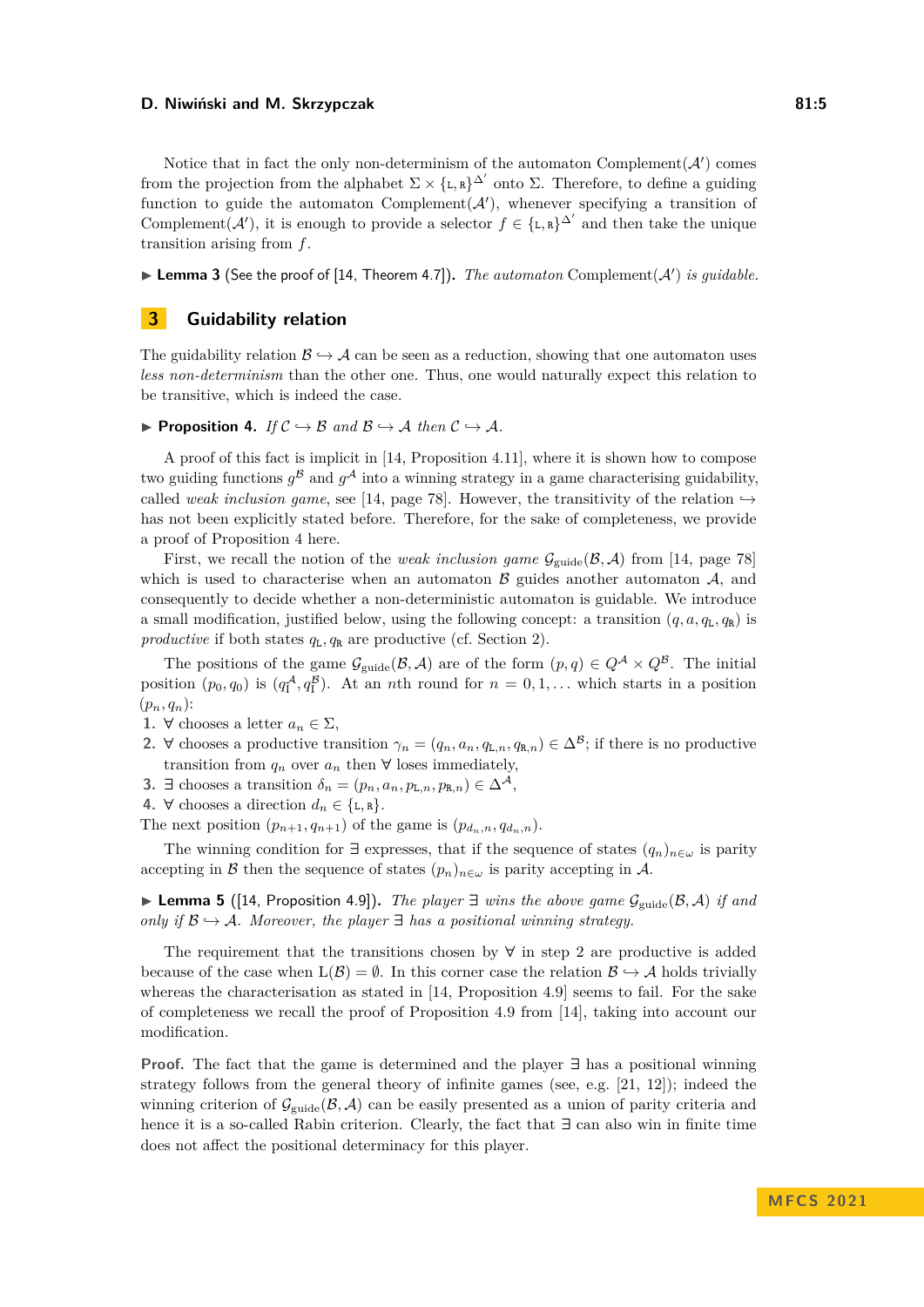## **81:6 On Guidable Index of Tree Automata**

Now if B guides A then an acceptance-preserving guiding function  $g: Q^{\mathcal{A}} \times \Delta^{\mathcal{B}} \to \Delta^{\mathcal{A}}$ yields a positional strategy for  $∃$ : in a position  $(p_n, q_n)$ , given the choice by  $∀$  of a transition  $\gamma_n = (q_n, a_n, q_{\text{L},n}, q_{\text{R},n}) \in \Delta^{\mathcal{B}}$ ,  $\exists$  chooses  $\delta_n = g(p_n, \gamma_n)$ . Conversely, a positional winning strategy of **∃** induces a partial function  $\tilde{g}: Q^{\mathcal{A}} \times \Delta^{\mathcal{B}} \to \Delta^{\mathcal{A}}$  that is defined for  $p \in Q^{\mathcal{A}}$  and  $\gamma = (q, a, q_L, q_R) \in \Delta^{\mathcal{B}}$  whenever the position  $(p, q)$  is winning for **∃** and the transition  $\gamma$  is productive. We extend  $\tilde{q}$  to a total guiding function  $q: Q^{\mathcal{A}} \times \Delta^{\mathcal{B}} \to \Delta^{\mathcal{A}}$  that for all other arguments is defined in any way; note that it is always possible since, by our proviso, the automaton A is trimmed. By the assumption, the initial position  $(q_1^{\mathcal{A}}, q_1^{\mathcal{B}})$  is winning. Then the fact that  $\tilde{g}$  has been derived from a winning strategy implies that the function  $g$  preserves acceptance.

<span id="page-5-0"></span>▶ Remark 6. Based on the above lemma, the notion that a guiding function *preserves acceptance* can be equivalently rephrased as follows. Consider any sequence of productive transitions  $(\gamma_n = (q_n, a_n, q_{\text{L},n}, q_{\text{R},n})\big)_{n \in \omega}$  of B and a sequence of directions  $(d_n)_{n \in \omega}$ . Assume that  $q_0 = q_1^B$  and  $q_{n+1} = q_{d_n,n}$  for  $n = 0,1,...$  Let  $\delta_n = (p_n, a_n, p_{L,n}, p_{R,n})$  be defined inductively for  $n = 0, 1, \ldots$  by  $p_0 \stackrel{\text{def}}{=} q_1^{\mathcal{A}}, \delta_n = g(p_n, \gamma_n)$ , and  $p_{n+1} = p_{d_n, n}$ . Then the condition that *g* preserves acceptance boils down to saying that if  $(q_n)_{n \in \omega}$  is parity accepting in B then  $(p_n)_{n \in \omega}$  is parity accepting in A.

We can now move to a proof of Proposition [4.](#page-4-0) Assume that  $g^{\beta}$  and  $g^{\mathcal{A}}$  are two guiding functions which preserve acceptance, witnessing that  $\mathcal{C} \hookrightarrow \mathcal{B}$  and  $\mathcal{B} \hookrightarrow \mathcal{A}$ .

We will show that  $\exists$  has a winning strategy in  $\mathcal{G}_{\text{guide}}(\mathcal{C}, \mathcal{A})$ , using the set of states of  $\mathcal{B}$ as a memory structure. More precisely,  $\exists$  keeps track of an additional state  $r_n \in Q^{\mathcal{B}}$  with  $r_0 \stackrel{\text{def}}{=} q_1^{\mathcal{B}}$ . Consider an *n*th round starting in a position  $(p_n, q_n)$  with a memory state  $r_n$  of **∃**. Assume that  $\forall$  has played  $a_n \in \Sigma$  and  $\gamma_n \in \Delta^{\mathcal{C}}$  as above. Let  $\gamma'_n = (r_n, a_n, r_{\text{L},n}, r_{\text{R},n}) \stackrel{\text{def}}{=}$  $g^{\mathcal{B}}(r_n,\gamma_n) \in \Delta^{\mathcal{B}}$  be the transition of  $\mathcal{B}$  given by  $g^{\mathcal{B}}$ . Note that if the transition  $\gamma_n$  was productive then  $\gamma'_n$  must be productive as well. Similarly, let  $\delta_n \stackrel{\text{def}}{=} g^{\mathcal{A}}(p_n, \gamma'_n)$  be the transition of A given by  $g^{\mathcal{A}}$ . Let  $\exists$  play  $\delta_n$  as her choice in that round. Once the round is finished, let the new memory state of  $\exists$  be  $r_{n+1} \stackrel{\text{def}}{=} r_{d_n,n}$ .

▷ Claim 7. The strategy defined above is in fact winning for **∃**.

Proof. Consider a play of  $\mathcal{G}_{\text{guide}}(\mathcal{C}, \mathcal{A})$  that was played according to the above strategy. Let  $(r_n)_{n \in \omega}$  be the sequence of memory states of  $\exists$  used during that play. Assume that  $(q_n)_{n \in \omega}$ is parity accepting in C. Since  $g^{\mathcal{B}}$  represents a winning strategy of  $\exists$  in  $\mathcal{G}_{\text{guide}}(\mathcal{C}, \mathcal{B})$ , we know that  $(r_n)_{n\in\omega}$  is parity accepting in  $\beta$ . Therefore, we can use the fact that  $g^{\mathcal{A}}$  represents a winning strategy of  $\exists$  in  $\mathcal{G}_{\text{guide}}(\mathcal{B}, \mathcal{A})$  and entail that  $(p_n)_{n \in \omega}$  is parity accepting in  $\mathcal{A}$ .

This concludes the proof of Proposition [4.](#page-4-0)

<span id="page-5-1"></span>▶ **Corollary 8** (See [\[14,](#page-13-17) Proposition 4.11])**.** *Consider an automaton* A *and a guidable automaton* B*, both recognising the same language L. Then the automaton* A *is guidable if and only if*  $\mathcal{B} \hookrightarrow \mathcal{A}$ *.* 

Note that the above corollary combined with Lemma [5](#page-4-2) and Theorem [1](#page-3-0) yield a procedure to decide whether a non-deterministic automaton is guidable ([\[14,](#page-13-17) Theorem 4.7]).

## **4 Game automata as guidable automata**

It is straightforward to see that deterministic automata are guidable (the function *g* in the definition above does not depend on the argument in  $\Delta^{\mathcal{B}}$ ). Hence, guidable automata can be viewed as a semantic extension of deterministic automata. However, there already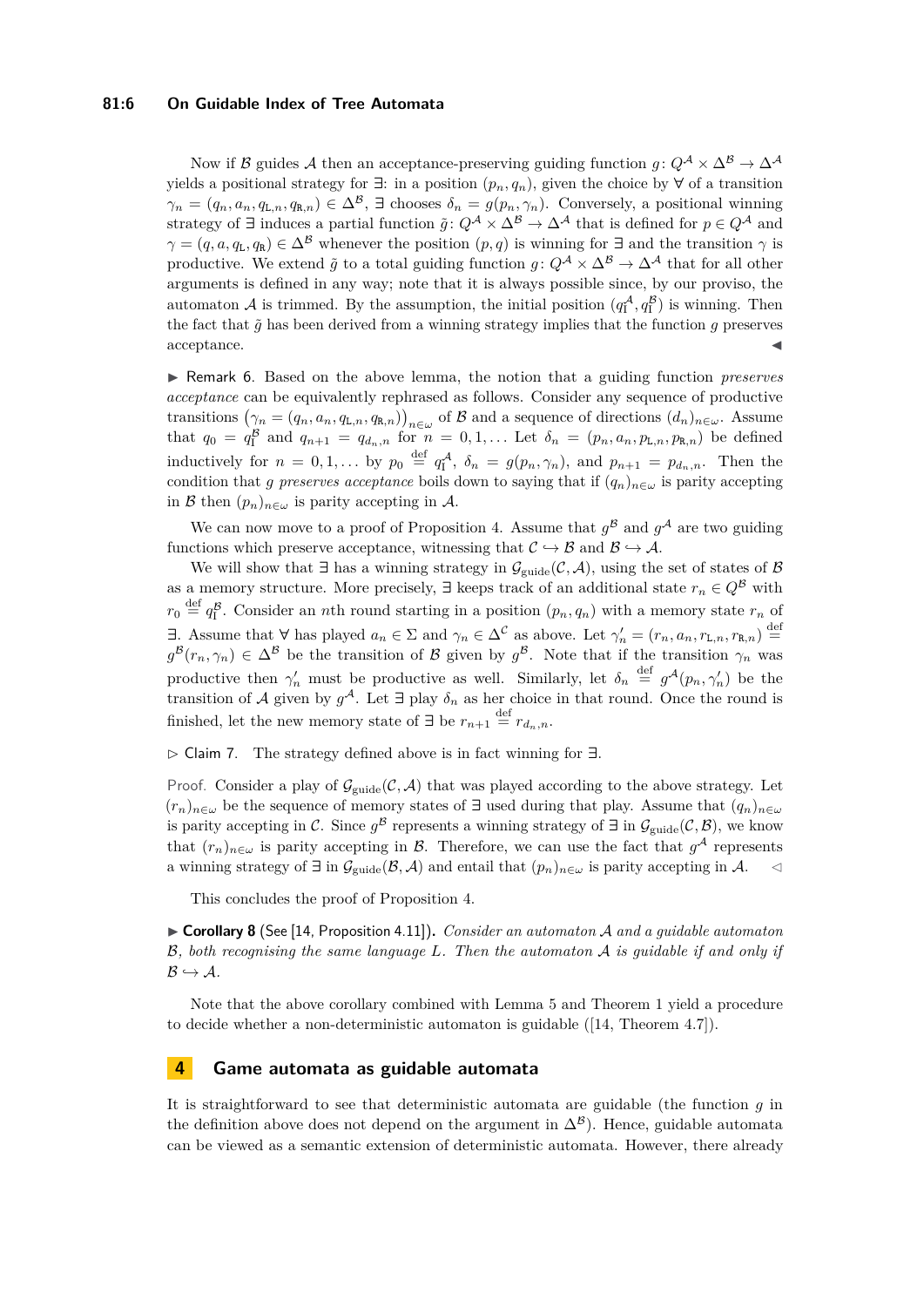exists an established notion of automata naturally extending the deterministic ones, namely the *game automata*, see [\[8\]](#page-13-19). In this section we recall this notion in the framework of non-deterministic automata, and prove the following new result.

#### <span id="page-6-0"></span>▶ **Proposition 9.** *Every game automaton is guidable.*

<span id="page-6-1"></span>Since every deterministic automaton is also game, we get a syntactic stratification:

$$
Determine \subsetneq Game \subsetneq Guide,
$$
\n
$$
(1)
$$

with each consecutive class not only containing more automata but also recognising more languages. Theorem [1](#page-3-0) means that the last class in this stratification is expressively complete for all regular tree languages.

We say that a non-deterministic tree automaton  $A$  is a *game automaton* if it satisfies the following two properties. First of all, *Q* contains a non-initial all-accepting state  $\top \in Q$ :  $\Omega(\top)$  is even and for each letter  $a \in A$  there is a unique transition starting from  $\top$  over  $a$ , namely  $(T, a, T, T)$  (thus  $L(A, T) = Tr_{\Sigma}$ ). Moreover, for a state  $q \in Q - \{T\}$  and a letter  $a \in \Sigma$  we say that  $(q, a)$  is in one of the following *modes*:

- **conjunctive**: there is a unique transition starting from *q* over *a* of the form  $(q, a, q_L, q_R)$ with both  $q_L$  and  $q_R$  distinct from ⊤;
- **disjunctive**: there are exactly two transitions starting from *q* over *a*, one of the form  $(q, a, q_L, \top)$  and the other of the form  $(q, a, \top, q_R)$ , with both  $q_L$  and  $q_R$  distinct from ⊤.

The above definition is a direct translation of the alternating formulation of game automata into the format of non-deterministic automata. The two modes above correspond to the use of  $\wedge$  or  $\vee$  in the transition formula  $\delta(q, a)$ , see [\[11,](#page-13-12) Definition 3.2].

Before we move to a proof of Proposition [9,](#page-6-0) we need to recall that game automata admit a syntactic complementation construction. Fix a game automaton  $\mathcal{A} = \langle \Sigma, Q, q_I, \Delta, \Omega \rangle$ . Consider another game automaton denoted  $\mathcal{A}^c$  defined as  $\mathcal{A}^c = \langle \Sigma, Q, q_I, \Delta', \Omega' \rangle$ , where  $\Delta'$ and  $\Omega'$  are defined as follows. First of all,  $\Omega'(q) \stackrel{\text{def}}{=} \Omega(q) + 1$  for all q distinct than  $\top$  and  $\Omega'(\top) \stackrel{\text{def}}{=} \Omega(\top)$ . Moreover,  $\Delta'$  contains the following transitions:

- for each  $a \in \Sigma$  we have  $(\top, a, \top, \top) \in \Delta'$ ;
- $\blacksquare$  if *q* ∈ *Q* − {⊤} and *a* ∈ Σ are in conjunctive mode and  $(q, a, q_L, q_R) \in \Delta$  then the mode of  $(q, a)$  in  $\mathcal{A}^c$  is disjunctive, with  $(q, a, q_L, \top)$  and  $(q, a, \top, q_R)$  in  $\Delta'$ ;
- **i** if  $q \in Q \{\top\}$  and  $a \in \Sigma$  are in disjunctive mode and  $(q, a, q_L, \top), (q, a, \top, q_R) \in \Delta$  then the mode of  $(q, a)$  in  $\mathcal{A}^c$  is conjunctive, with  $(q, a, q_L, q_R) \in \Delta'$ .

The following fact is an immediate consequence of the alternating semantics of game automata, see [\[11,](#page-13-12) page 24:7].

# ► **Fact 10.** *The automaton*  $\mathcal{A}^c$  *is also a game automaton and*  $L(\mathcal{A}^c) = Tr_{\Sigma} - L(\mathcal{A})$ *.*

The rest of this section is devoted to a proof of Proposition [9.](#page-6-0) Fix a game automaton  $\mathcal{A} = \langle \Sigma, Q, q_I, \Delta, \Omega \rangle$  and let  $\mathcal{A}' \stackrel{\text{def}}{=} \mathcal{A}^c$  denote its syntactic complement defined as above. Let  $\Delta'$  be the set of transitions of A'. Notice that (up to subtracting 2 from  $\Omega$ ) the automaton  $({\cal A}')^c$  is equal to the original automaton A. We will now apply the procedure of constructing a guidable automaton for *L*. Recall that this procedure involves a deterministic automaton Winning( $\mathcal{A}'$ ) that accepts a product tree  $t \otimes \tau \in \text{Tr}_{\Sigma \times \{L,R\}^{\Delta'}}$  if and only if none of its paths is losing. The desired guidable automaton Complement( $A'$ ) is then obtained from Winning( $\mathcal{A}'$ ) by projection on the component  $\Sigma$ . The automaton Winning( $\mathcal{A}'$ ) itself is not concretely specified; it can be any deterministic automaton with the required property. We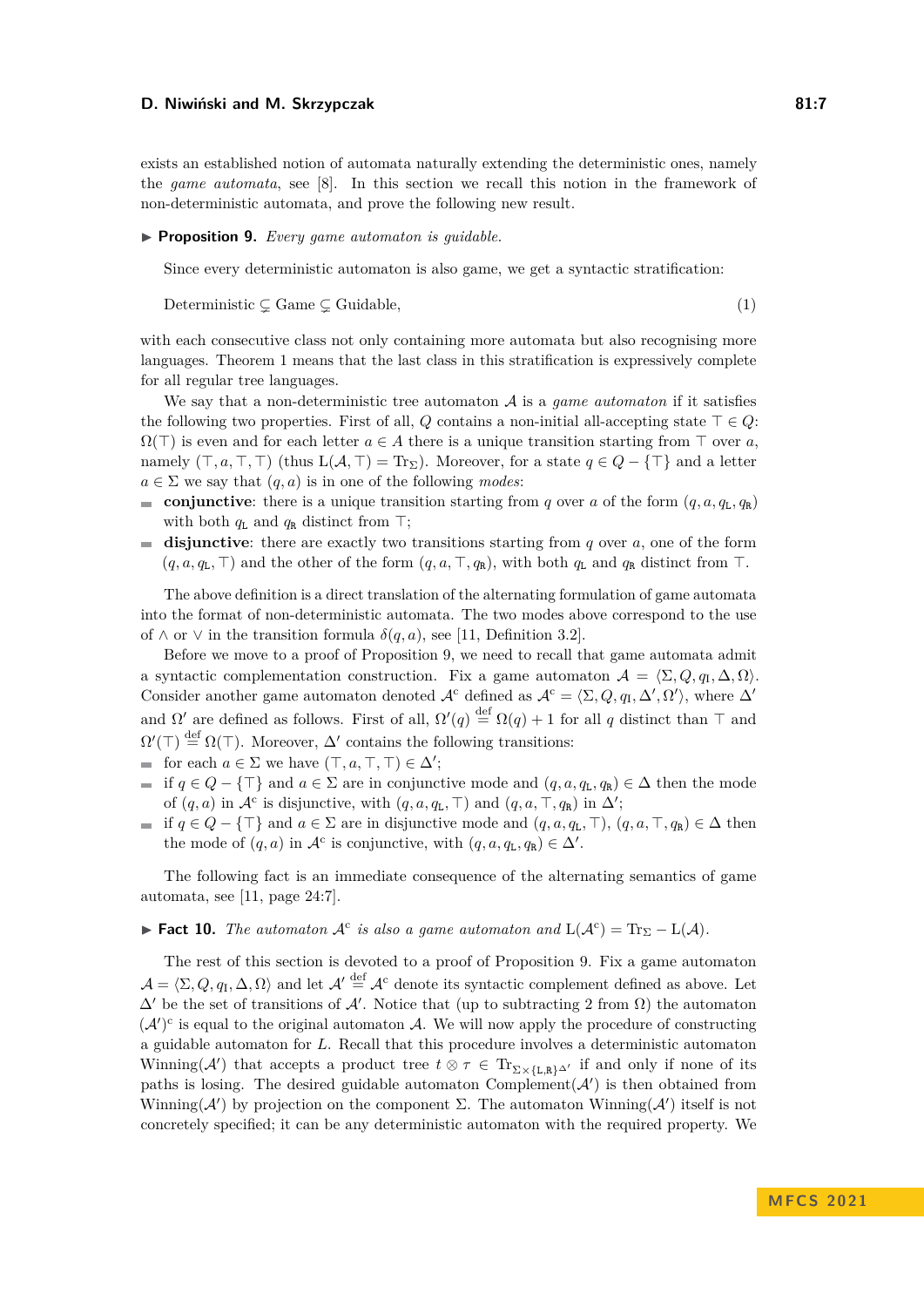#### **81:8 On Guidable Index of Tree Automata**

will define it in such a way that the eventual automaton Complement $(\mathcal{A}')$  will coincide with the original automaton  $\mathcal{A}$ . It is convenient here to use a variant of a deterministic automaton where transitions leading to non-productive states are undefined, so that there is always *at most one* transition rather than exactly one. (So we momentarily suspend our proviso that all automata are trimmed, but the projection automaton will be trimmed again.) Let  $\mathcal{A}_w = \langle \Sigma \times \{\mathbf{L}, \mathbf{R}\}^{\Delta'}, Q, q_{\mathbf{I}}, \Delta_w, \Omega \rangle$ ; that is, the automaton shares the states and the priority function with A. The transitions of  $A_w$  are defined as follows.

- For each  $a \in \Sigma$  and  $f \in {\{\text{L},\text{R}\}}^{\Delta'}$ , we have  $(\top,(a,f),\top,\top) \in \Delta_w$ .
- If  $(q, a)$  are in disjunctive mode in A, and  $(q, a, q_L, \top)$ ,  $(q, a, \top, q_R) \in \Delta$ , which implies that  $(q, a, q_L, q_R) \in \Delta'$ , and if  $f: (q, a, q_L, q_R) \mapsto d$  (for  $f \in {\{\text{L}, \text{R}\}}^{\Delta'}$ ) then the unique transition of  $\mathcal{A}_w$  from *q* over  $(a, f)$  is  $(q, (a, f), q_L, T)$  or  $(q, (a, f), T, q_R)$  depending on whether  $d = L$ or  $d = \mathbf{r}$ .
- If (*q, a*) are in conjunctive mode in A, and (*q, a, q*L*, q*R) ∈ ∆, which implies that (*q, a, q*L*,* ⊤)*,*  $(q, a, \top, q_R) \in \Delta'$ , and if moreover the selector f "behaves properly" in the sense that  $f: (q, a, q_L, \top) \mapsto L$  and  $f: (q, a, \top, q_R) \mapsto R$  then the unique transition of  $\mathcal{A}_w$  from *q* over  $(a, f)$  is  $(q, (a, f), q_L, q_R)$ . In all other cases, a transition from *q* over  $(a, f)$  is undefined.

Now, it is clear that an automaton Complement( $A_w$ ) obtained from A by replacing each transition  $(q, (a, f), q_\text{L}, q_\text{R})$  by  $(q, a, q_\text{L}, q_\text{R})$  (cf. Section [2\)](#page-2-0) coincides with the original automaton A. So the proof of Proposition [9](#page-6-0) boils down to the following.

<span id="page-7-0"></span> $\rhd$  Claim 11. The automaton  $\mathcal{A}_w$  accepts a product tree *t* ⊗ *τ* ∈ Tr<sub>Σ×{L,R}</sub>∆' if and only if none of its paths is losing.

Proof. Let the automaton  $\mathcal{A}_w$  accept a product tree  $t \otimes \tau \in \text{Tr}_{\Sigma \times \{\text{L}, \text{R}\}\Delta'}$  by a unique run  $\tau$ . For the sake of contradiction, suppose that there exists a losing path  $((a_n, f_n), d_n)_{n \in \omega}$  along with a sequence of transitions  $(\delta'_n = (p_n, a_n, p_{\text{L},n}, p_{\text{R},n})\big)_{n \in \omega}$  of A', such that  $p_0 = q_1^{\mathcal{A}'}$ , and  $\forall n \in \omega$ ,  $p_{n+1} = p_{d_n,n} \wedge d_n = f_n(\delta'_n)$ . Let  $(q_n)_{n \in \omega}$  be the sequence of states visited by the run *τ* on this path, i.e.  $q_n = \tau(d_0 \dots d_{n-1})$ . We verify by induction on *n* that  $q_n = p_n \neq \top$ . Clearly  $q_n = q_1^{\mathcal{A}} = q_1^{\mathcal{A}'} = p_0 \neq \top$ . Suppose the claim holds for *n*. If  $(q_n, a_n)$  is in conjunctive mode in A with the unique transition  $(q_n, a_n, q_L, q_R)$  (with  $q_L, q_R \neq \top$ ) then  $(p_n, a_n)$  (with  $p_n = q_n$ ) is in disjunctive mode in  $\mathcal{A}'$ , with two possible transitions. Let  $\delta'_n = (p_n, a_n, p_{\text{L},n}, p_{\text{R},n}) = (q_n, a_n, q_{\text{L},n}, \top)$ ; the other case is symmetric. It follows from the definition of  $\mathcal{A}_w$  that in this case  $f_n: \delta'_n \mapsto \mathbf{L}$ , as otherwise the next transition would not be defined and the run  $\tau$  would not be accepting. Clearly, the transition of  $\mathcal{A}_w$  used at this point is  $(q_n, (a_n, f_n), q_L, q_R)$ . Therefore, we have  $d_{n+1} = L$  and  $q_{n+1} = q_L = p_{n+1} \neq \top$ , as required. If  $(q_n, a_n)$  is in disjunctive mode in A and hence  $\delta'_n = (p_n, a_n, p_{\text{L},n}, p_{\text{R},n})$  is the unique transition of  $\mathcal{A}'$  from  $p_n = q_n$  over  $a_n$ , and moreover  $f_n: \delta'_n \mapsto d_n$  then the transition of  $\mathcal{A}_w$  from  $q_n$  over  $(a_n, f_n)$  is  $(p_n, (a_n, f_n), p_{\text{L},n}, \top)$  or  $(q, (a_n, f_n), \top, p_{\text{R},n})$  depending on whether  $d_n = L$  or  $d = R$ , but in any case we have  $q_{n+1} = q_L = p_{n+1} \neq \top$ , as required.

As the sequence of states  $(q_n)_{n\in\omega}$  is parity accepting in  $\mathcal{A}_w$  (hence also in  $\mathcal{A}$ ), it cannot be at the same time parity accepting in  $\mathcal{A}'$ , which yields a contradiction.

Now let  $t \otimes \tau \in \text{Tr}_{\Sigma \times \{\text{L},\text{R}\}^{\Delta'}}$  be a product tree not accepted by  $\mathcal{A}_w$ . There are two possibilities: either the unique run of  $\mathcal{A}_w$  on  $t \otimes \tau$  is non-accepting, or there is no (complete) run at all, because the transitions are blocked at some place. We will show that in both cases there is a losing path in  $t \otimes \tau$ . Suppose first that in a run  $\rho$  of  $\mathcal{A}_w$  on  $t \otimes \tau$  there is a path  $(q_n, d_n)_{n \in \omega}$ , with  $q_0 = q_1^{\mathcal{A}}$  and  $q_{n+1} = \rho(d_0 \dots d_n)$ , such that the sequence  $(q_n)_{n \in \omega}$  is parity rejecting. Thus in particular  $q_n \neq \top$ , for all *n*. Let  $a_n = t(d_0 \dots d_{n-1})$  and  $f_n = \tau(d_0 \dots d_{n-1})$ . We will define inductively a sequence of transitions  $(\delta'_n = (p_n, a_n, p_{L,n}, p_{R,n})\big)_{n \in \omega}$  of A<sup>*'*</sup>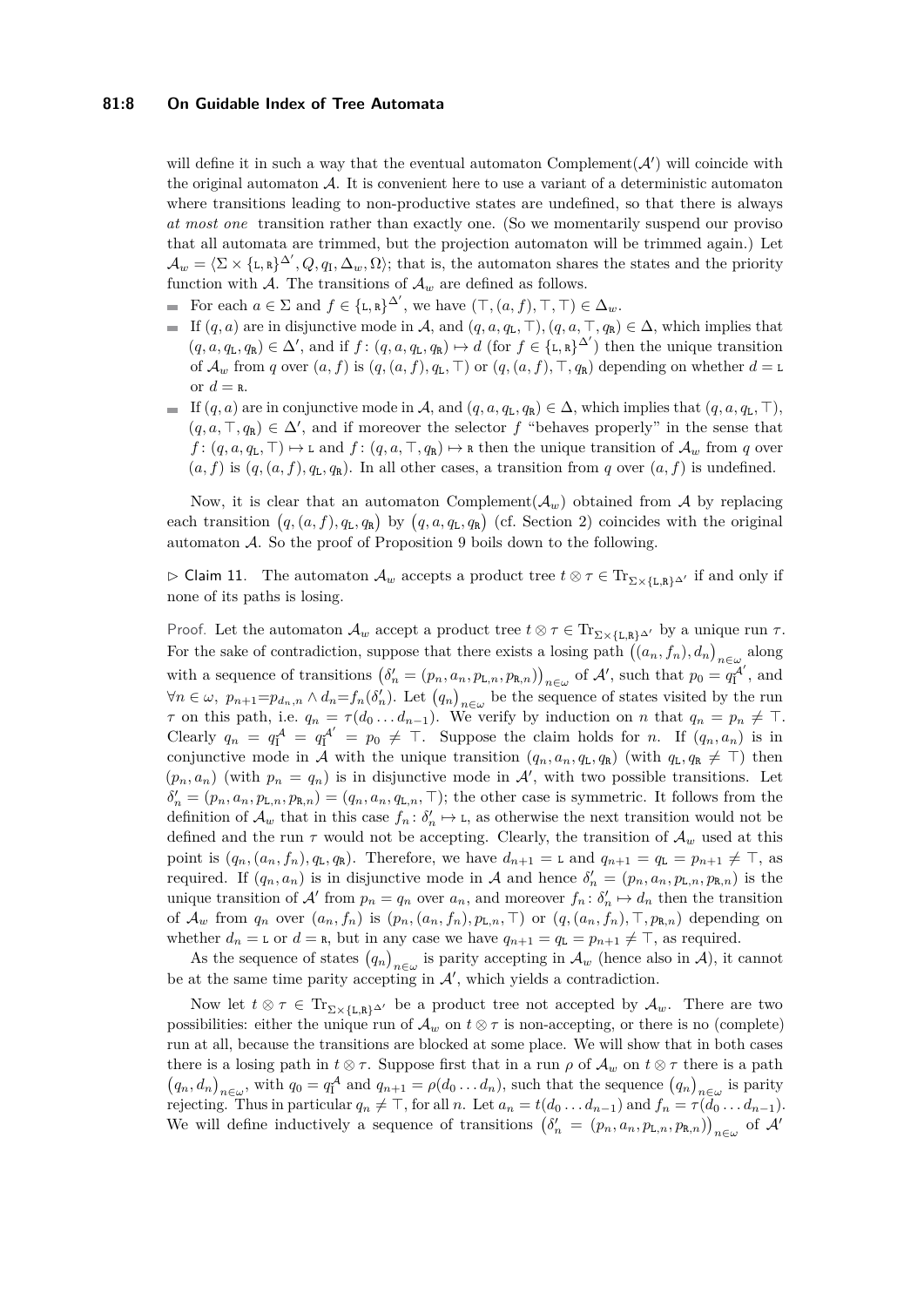with  $p_n = q_n$ , which along with the sequence  $(d_n)_{n \in \omega}$  will witness a losing path. As usual, we consider two cases. If  $(q_n, a_n)$  are in disjunctive mode in A then we let  $\delta'_n \stackrel{\text{def}}{=}$  $(q_n, a_n, q_L, q_R)$ , where the last is the unique transition of A' from  $q_n$  over  $a_n$ . Suppose further that  $f_n: (q_n, a_n, q_L, q_R) \mapsto L$  (the other case is symmetric). Then the transition used by the automaton  $\mathcal{A}_w$  is  $(q_n, (a_n, f_n), q_L, \top)$ , and we know that  $q_{n+1} = q_L$  (because it is different from ⊤), hence  $d_n =$  L and the local condition of a losing path is satisfied. If  $(q_n, a_n)$  are in conjunctive mode in A with the transition  $(q_n, a_n, q_L, q_R)$  then, since the transition of  $\mathcal{A}_w$ over  $(a_n, f_n)$  is defined, we know that  $f_n$  "behaves properly", i.e.  $f_n: (q_n, a_n, q_L, \top) \mapsto \text{L}$  and  $f: (q_n, a_n, \top, q_\mathbb{R}) \mapsto \mathbb{R}$ . Suppose  $d_n = L$  (the other case is symmetric), hence  $q_{n+1} = q_L$ . We let  $\delta'_n \stackrel{\text{def}}{=} (q_n, a_n, q_L, \top)$ ; then again the local condition of a losing path is satisfied. Thus we have obtained a losing path in  $t \otimes \tau$ , as expected.

Now suppose that there is no run of  $\mathcal{A}_w$  on  $t \otimes \tau$ . We may however define a *partial run*, i.e. a mapping  $\rho: dom \to Q$ , where  $dom \subseteq {\{\texttt{L},\texttt{R}\}}^*$  is closed under initial segment, such that  $\rho(\epsilon) = q_1^{\mathcal{A}}$ , and whenever  $\tau(v) = q$  and the transition  $(q, (t(v), \rho(v)), q_L, q_R)$  of  $\mathcal{A}_w$  is defined then  $\rho(v_L) = q_L$  and  $\rho(v_R) = q_R$ . Since  $\rho$  is not complete, there must be a finite path  $d_0, \ldots, d_{m-1}$ , such that  $\rho(d_0, \ldots, d_{m-1}) = q$ ,  $t(d_0, \ldots, d_{m-1}) = a, \tau(d_0, \ldots, d_{m-1}) = f$ , and there is no transition of  $\mathcal{A}_w$  from *q* over  $(a, f)$ . (It is possible that  $m = 0$ .) This means that  $(q, a)$  are in conjunctive mode in A with the transition  $(q, a, q_L, w_R)$ , but f does not "behave properly"; for example  $f : (q, a, q_L, \top) \mapsto \mathbf{R}$  (the other case is symmetric). Let  $q_i = \rho(d_0 \ldots d_{i-1})$ , for  $i = 0, \ldots, m$ . We define a finite sequence  $\delta'_0, \ldots, \delta'_{m-1}$  of transitions of  $A'$  corresponding to the path  $d_0, \ldots, d_{m-1}$ , exactly as in the previous case, satisfying the local condition of a losing path, with  $p_i = q_i$ , and hence  $p_m = q_m = q$ . Now, under the assumption that  $f: (q, a, q_L, \top) \mapsto \mathbf{r}$ , we let  $\delta'_m \stackrel{\text{def}}{=} (q, a, q_L, \top), d_m = \mathbf{r}$ , and  $p_{m+1} = \top$ . Then we can clearly prolong this path to a losing path (with  $\delta'_n$ , for  $n \geq m+1$  being a transition for  $\top$ ).

This concludes the proof of Claim [11,](#page-7-0) and hence also of Proposition [9.](#page-6-0)  $\lhd$ 

# <span id="page-8-0"></span>**5 Decidability of guidable index**

In this section we provide the main result of the present article:

▶ **Theorem 12.** *Given a regular language of infinite trees*  $L \subseteq \text{Tr}_{\Sigma}$  *and an index*  $C =$  $\{i, \ldots, j\}$  *it is decidable whether there exists a guidable C-parity automaton which recognises L.*

Let  $\mathcal{A} = \langle \Sigma, Q^{\mathcal{A}}, q_{\mathbf{I}}^{\mathcal{A}}, \Delta^{\mathcal{A}}, \Omega^{\mathcal{A}} \rangle$  be a guidable parity automaton for the given language  $L$ , which can be constructed as in Theorem [1.](#page-3-0)

Consider the following game, played between two players called **∃** and **∀**. The positions of the game are pairs of states  $Q^{\mathcal{A}} \times Q^{\mathcal{A}}$  of the automaton  $\mathcal{A}$ , the initial position  $(p_0, p'_0)$  is  $(q_1^{\mathcal{A}}, q_1^{\mathcal{A}})$ . At an *n*th round for  $n = 0, 1, \ldots$  which starts in a position  $(p_n, p'_n) \in Q^{\mathcal{A}} \times Q^{\mathcal{A}}$ :

- **1. ∃** chooses a priority  $c_n \in C$ ,
- 2.  $\forall$  chooses a transition  $\delta_n = (p_n, a_n, p_{\text{L},n}, p_{\text{R},n}) \in \Delta^{\mathcal{A}}$  from  $p_n$  over some letter  $a_n \in \Sigma$ ,

**3. ∃** chooses a transition  $\delta'_n = (p'_n, a_n, p'_{L,n}, p'_{R,n}) \in \Delta^{\mathcal{A}}$  from  $p'_n$  over the same letter  $a_n \in \Sigma$ , 4.  $\forall$  chooses a direction  $d_n \in \{\text{L}, \text{R}\}.$ 

The next position of the game  $(p_{n+1}, p'_{n+1})$  is  $(p_{d_n,n}, p'_{d_n,n})$ .

The winning condition for **∃** in that game is the conjunction of the following two conditions: **W1** If the sequence of states  $(p_n)_{n \in \omega}$  is parity accepting in A then the sequence of priorities  $(c_n)_{n \in \omega}$  must be also parity accepting.

**W2** If the sequence of priorities  $(c_n)_{n \in \omega}$  is parity accepting then the sequence of states  $(p'_n)_{n \in \omega}$  is parity accepting in A.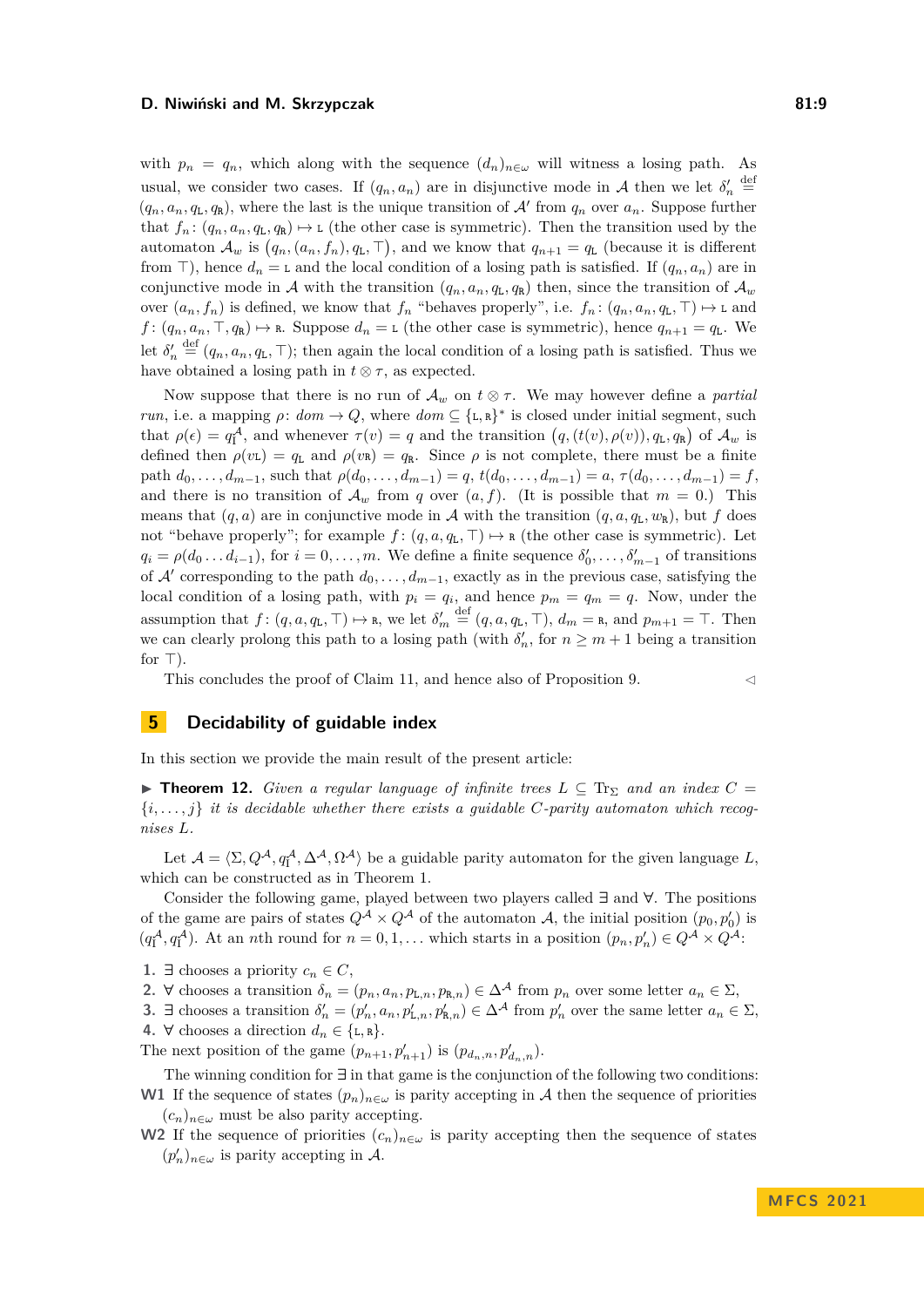## **81:10 On Guidable Index of Tree Automata**

Clearly the winning condition of the game is *ω*-regular so the winner effectively has a finite memory winning strategy [\[3\]](#page-13-20). The rest of this section is devoted to a proof of the following proposition.

▶ **Proposition 13.** *The player* **∃** *wins the game above if and only if there exists a guidable C*-parity automaton B which recognises the language  $L = L(A)$ *.* 

▶ **Corollary 14.** *The problem of existence of a guidable C-parity automaton recognising a given regular language is decidable. Moreover, it is possible to effectively construct such an automaton whenever it exists.*

The construction of a guidable automaton for the language recognised by a given non-deterministic automaton may involve a double-exponential growth in the number of states [\[14,](#page-13-17) Proposition 4.8]. Therefore, already the size of the above game is in general double-exponential in the given representation of  $L$ . Since the index of the constructed automaton  $A$  is only single-exponential, there exists a double-exponential deterministic parity automaton with single-exponentially many priorities verifying the conjunction of the winning conditions W1 and W2 (cf. [\[6,](#page-13-16) Section 7]). It all implies that the complexity of the proposed algorithm is 2-EXPTIME.

#### **Soundness**

Assume that **∃** has a (finite memory) winning strategy in the game above. Such a strategy consists of a finite set of memory values *M*; the initial memory value  $m_1 \in M$ ; a memory update function of the type:

$$
\tau \colon Q^{\mathcal{A}} \times Q^{\mathcal{A}} \times M \times \Delta^{\mathcal{A}} \times \{\mathbf{L}, \mathbf{R}\} \to M,
$$

which updates the memory value depending on the choices of the opponent in a given round: and two skolemised decision functions:

- $\vec{c}$  :  $Q^{\mathcal{A}} \times Q^{\mathcal{A}} \times M \to C$  which gives the choices of the priorities  $c_n$  depending only on the position of the game and the memory value in *M*,
- $\overline{\delta'}$ :  $Q^{\mathcal{A}} \times Q^{\mathcal{A}} \times M \times \Delta^{\mathcal{A}} \to \Delta^{\mathcal{A}}$  which gives the choices of the transitions  $\delta'_n$  depending on the position of the game, the memory value in  $M$ , and the choice of the transition  $\delta_n$ made by **∀** in the given round.

We construct a non-deterministic automaton  $\beta$  which guesses the choices of the transitions  $\delta_n \in \Delta^{\mathcal{A}}$  and simulates the above strategy. Together with a definition of B, we define a guiding function  $g^{\mathcal{B}}: Q^{\mathcal{B}} \times \Delta^{\mathcal{A}} \to \Delta^{\mathcal{B}}$  that will be used to witness that  $\mathcal{A} \hookrightarrow \mathcal{B}$ .

Let the set of states of the automaton  $\mathcal{B}$  be  $Q^{\mathcal{A}} \times Q^{\mathcal{A}} \times M$ . The initial state is  $(q_1^{\mathcal{A}}, q_1^{\mathcal{A}}, m_1)$ . The priority of a state  $(p, p', m)$  is  $\bar{c}(p, p', m)$ . Given a state  $(p, p', m)$  of B and a transition  $\delta = (p, a, p_L, p_R) \in \Delta^{\mathcal{A}}$  we define  $g^{\mathcal{B}}((p, p', m), \delta)$  as the transition  $((p,p',m),a,(p_{\text{L}},p'_{\text{L}},m_{\text{L}}),(p_{\text{R}},p'_{\text{R}},m_{\text{R}}))$  such that  $\overline{\delta'}(p,p',m,\delta)=\delta'=(p',a,p'_{\text{L}},p'_{\text{R}})\in\Delta^{\mathcal{A}}$  and for each direction  $d \in \{L, R\}$  we have  $\tau(p, p', m, \delta, d) = m_d$ . The set of transitions of B consists of all the transitions  $g^{\mathcal{B}}((p, p', m), \delta)$  for  $(p, p', m) \in Q^{\mathcal{B}}$  and  $\delta \in \Delta^{\mathcal{A}}$ . This concludes the definition of the automaton B.

In the following two proofs we will rely on the path-wise definition of when a guiding function preserves acceptance, see Remark [6.](#page-5-0)

The following fact follows directly from the assumption that we began with a winning strategy of **∃** and therefore its choices satisfy the winning condition W1.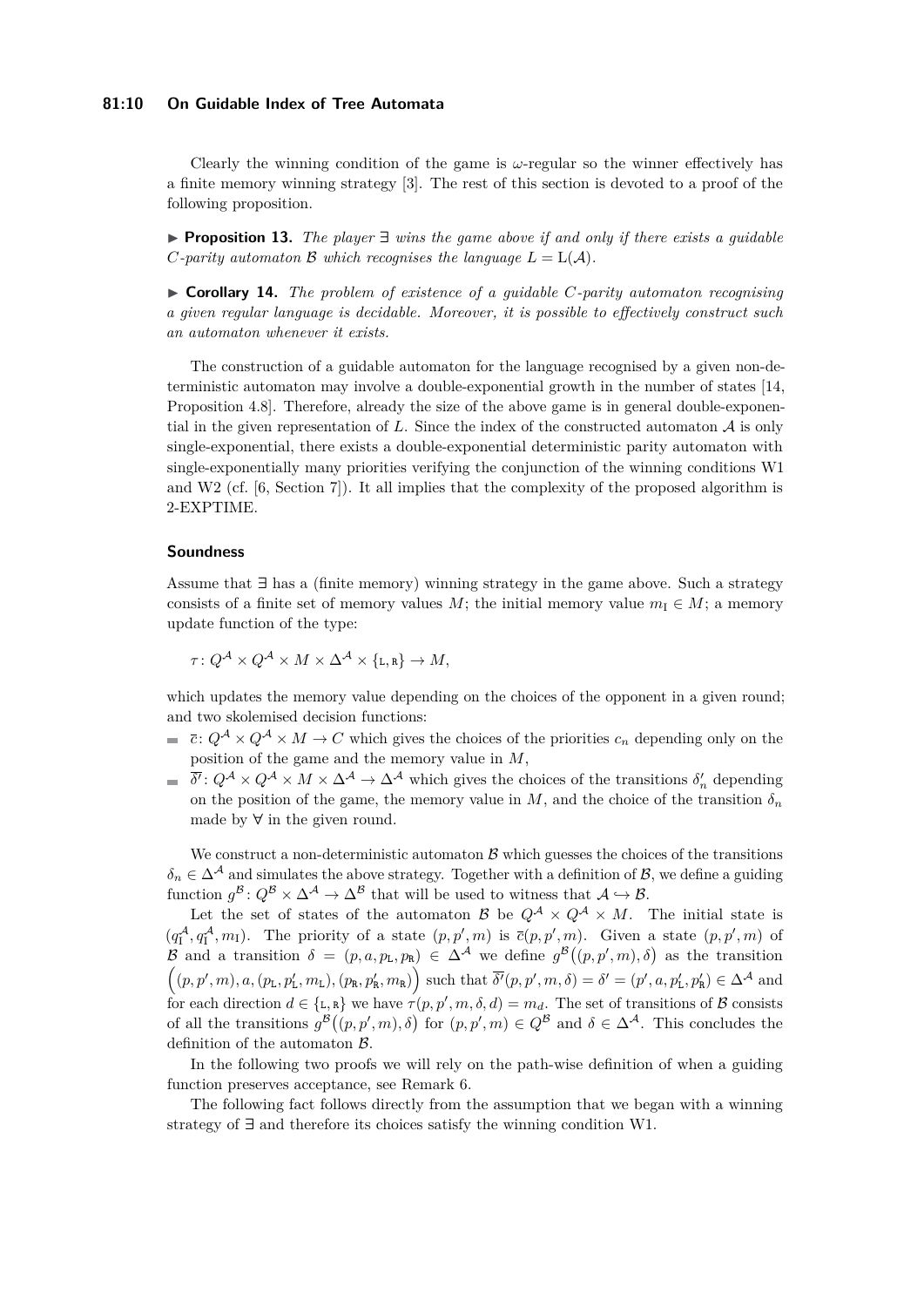$\blacktriangleright$  **Fact 15.** *The guiding function*  $g^B$  *defined above preserves acceptance. Thus, it witnesses that*  $A \hookrightarrow B$  *and in particular*  $L(A) \subseteq L(B)$ *.* 

▶ **Lemma 16.** *We have*  $\mathcal{B} \hookrightarrow \mathcal{A}$  *and in particular*  $L(\mathcal{B}) \subseteq L(\mathcal{A})$ *.* 

**Proof.** We can use the decision function  $\overline{\delta'}$  as a guide function  $g^{\mathcal{A}}: Q^{\mathcal{A}} \times \Delta^{\mathcal{B}} \to \Delta^{\mathcal{A}}$ . More formally, consider a transition  $\gamma$  of B that is of the form  $g^{\mathcal{B}}((p, p', m), \delta)$  for some<sup>[1](#page-10-0)</sup>  $\delta \in \Delta^{\mathcal{A}}$ . Let  $g^{\mathcal{A}}(p',\gamma) = \overline{\delta'}(p,p',m,\delta)$ ; the remaining values of  $g^{\mathcal{A}}(p'',\gamma)$  with the first argument  $p''$ different than  $p'$  that comes from  $\gamma$  are irrelevant.

The fact that  $g^{\mathcal{A}}$  preserves acceptance follows directly from the assumption that we began with a winning strategy of **∃** and therefore its choices satisfy the winning condition W2. ◀

The two above observations allow us to use Corollary [8](#page-5-1) to learn the following fact.

**Fact 17.** The automator B is quidable and recognises the language  $L = L(\mathcal{A})$ .

Since  $\beta$  is a *C*-parity automaton, the above fact concludes this direction of the proof.

#### **Completeness**

We will now show that if there exists a guidable  $C$ -parity automaton  $\beta$  which recognises *L* then  $\exists$  has a winning strategy in the game above. Let  $\mathcal{B} = \langle \Sigma, Q^{\mathcal{B}}, q^{\mathcal{B}}_1, \Delta^{\mathcal{B}}, \Omega^{\mathcal{B}} \rangle$  be such a guidable automaton.

Fix two guiding functions  $g^{\mathcal{A}}: Q^{\mathcal{A}} \times \Delta^{\mathcal{B}} \to \Delta^{\mathcal{A}}$  and  $g^{\mathcal{B}}: Q^{\mathcal{B}} \times \Delta^{\mathcal{A}} \to \Delta^{\mathcal{B}}$ , witnessing that  $\mathcal{B} \hookrightarrow \mathcal{A}$  and  $\mathcal{A} \hookrightarrow \mathcal{B}$ , respectively.

Let the memory structure of the constructed strategy of **∃** consists of the set of states of B. The initial memory value  $q_0$  is  $q_1^B$ . In an *n*th round of the game that starts in a position  $(p_n, p'_n) \in Q^{\mathcal{A}} \times Q^{\mathcal{A}}$  and with a memory value  $q_n \in Q^{\mathcal{B}}$  let  $\exists$  play as follows:

 $\exists$  plays the priority  $c_n \stackrel{\text{def}}{=} \Omega^{\mathcal{B}}(q_n)$ ,

- **∀** plays a transition *δ<sup>n</sup>* = (*pn, an, p*L*,n, p*R*,n*) ∈ ∆<sup>A</sup>, which is mapped by *g* <sup>B</sup> to a transition  $\gamma = (q_n, a_n, q_{\text{L},n}, q_{\text{R},n}) \stackrel{\text{def}}{=} g^{\mathcal{B}}(q_n, \delta) \in \Delta^{\mathcal{B}},$
- $\exists$  plays the transition  $\delta'_n = (p'_n, a_n, p'_{\mathsf{L},n}, p'_{\mathsf{R},n}) \stackrel{\text{def}}{=} g^{\mathcal{A}}(p'_n, \gamma) \in \Delta^{\mathcal{A}},$
- $\blacksquare$   $\forall$  plays a direction  $d_n \in \{\text{L}, \text{R}\},$

and the next memory value  $q_{n+1}$  is  $q_{d_n,n}$ .

The following fact is an immediate consequence of the assumptions that the functions  $g^{\mathcal{B}}$ and  $g<sup>A</sup>$  map accepting runs into accepting runs, see Remark [6.](#page-5-0)

## ▶ **Lemma 18.** *The strategy defined above is winning for* **∃***.*

**Proof.** Consider an infinite play of the game where **∃** played according to the above defined strategy. First consider the winning condition W1. Assume that the sequence of states  $(p_n)_{n\in\omega}$  is parity accepting in A. Therefore, by the assumption on  $g^{\beta}$  we know that the sequence of states  $(q_n)_{n\in\omega}$  is parity accepting in B. But the choice of priorities  $c_n$  as  $\Omega^{\mathcal{B}}(q_n)$ guarantees that the sequence of priorities  $(c_n)_{n\omega}$  must also be parity accepting.

Now consider the winning condition W2 and assume that the sequence of priorities  $(c_n)_{n\in\omega}$ is parity accepting. Therefore, the sequence of states  $(q_n)_{n\in\omega}$  must be parity accepting in  $\mathcal{B}$ . Based on the assumption on  $g^{\mathcal{A}}$  we know that the sequence of states  $(p'_n)_{n \in \omega}$  must be parity  $\alpha$  accepting in  $\mathcal{A}$ .

<span id="page-10-0"></span><sup>&</sup>lt;sup>1</sup> In fact the transition  $\delta$  is uniquely determined by  $\gamma$ .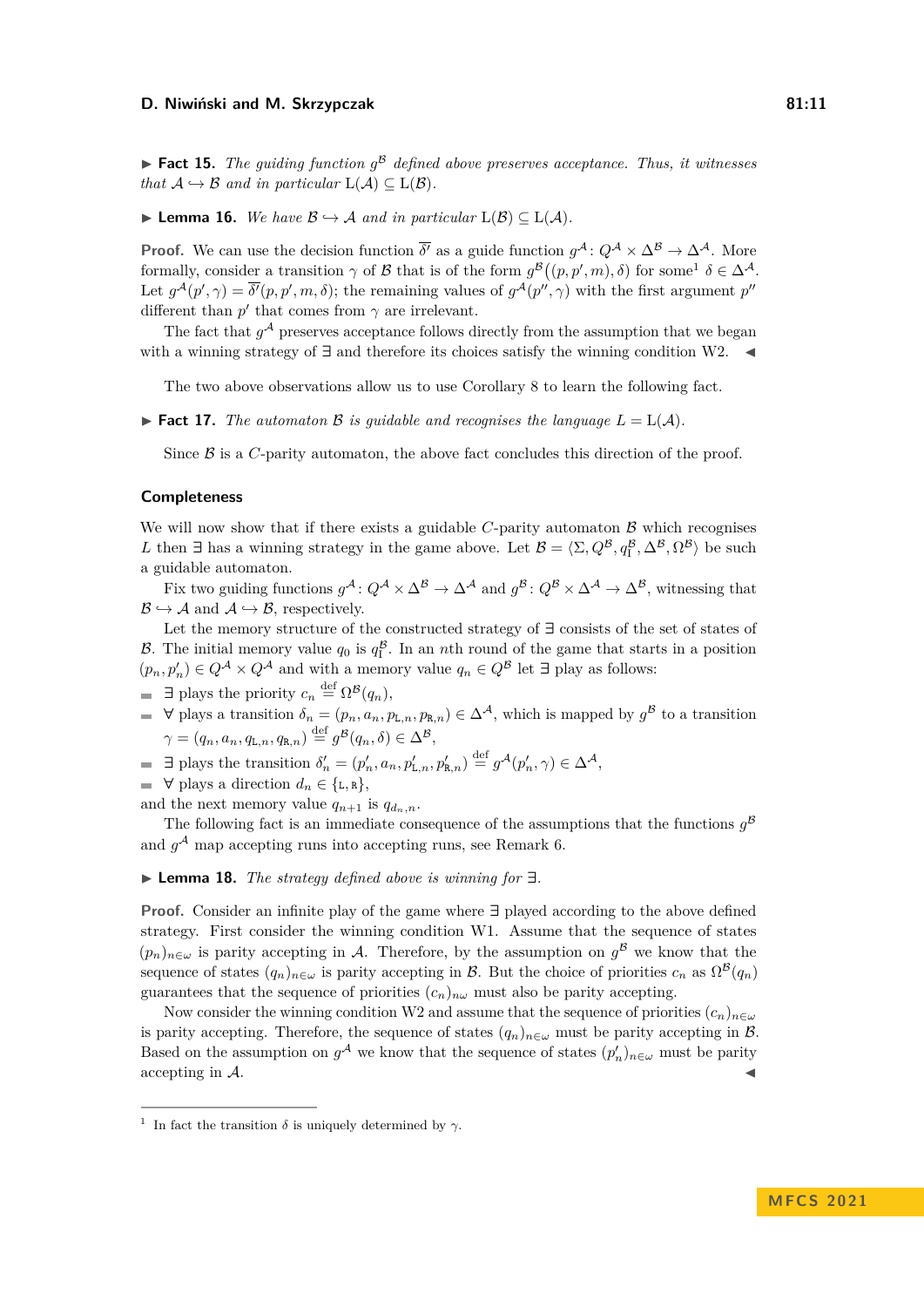## **81:12 On Guidable Index of Tree Automata**

# **6 Index transfer results**

In this section we show results binding deterministic, game, and guidable indices of languages, as expressed by the following proposition.

<span id="page-11-0"></span>**• Proposition 19.** *Assume that*  $L \subseteq Tr_{\Sigma}$  *can be recognised by some deterministic (resp. game) automaton and by some guidable C-parity automaton. Then L can be recognised by a deterministic (resp. game) C-parity automaton.*

First consider the case of deterministic automata. Let  $\mathcal D$  be any deterministic automaton recognising *L* and let  $\mathcal A$  be a guidable  $C$ -parity automaton recognising  $L$ . Let  $g^{\mathcal A}$ :  $Q^{\mathcal A} \times \Delta^{\mathcal D} \to$  $\Delta^{\mathcal{A}}$  be a guiding function witnessing that  $\mathcal{D} \hookrightarrow \mathcal{A}$ .

Consider the automaton  $\beta$  constructed as a product of  $\mathcal D$  and  $\mathcal A$ . More formally, the set of states of  $\mathcal{B}$  is  $Q^{\mathcal{D}} \times Q^{\mathcal{A}}$ ; the initial state of  $\mathcal{B}$  is  $(q_1^{\mathcal{D}}, q_1^{\mathcal{A}})$ ; the priority function is defined as  $\Omega^{\mathcal{B}}(q,p) = \Omega^{\mathcal{A}}(p)$ ; and the transitions of  $\mathcal{B}$  are of the form

$$
((q, p), a, (qL, pL), (qR, pR)) \in \Delta^{\mathcal{B}}
$$

where  $\gamma = (q, a, q_L, q_R)$  is the unique transition of D from q over a and  $\delta = (p, a, p_L, p_R) \stackrel{\text{def}}{=}$  $g^{\mathcal{A}}(p,\gamma) \in \Delta^{\mathcal{A}}$  is the transition given by the guiding function  $g^{\mathcal{A}}$ . Directly from the definition we see that  $\beta$  is a deterministic *C*-parity automaton. Therefore, the following fact concludes the proof of Proposition [19](#page-11-0) in the case of deterministic automata.

## $\blacktriangleright$  **Lemma 20.**  $L(\mathcal{B}) = L$ .

**Proof.** The fact that  $L(\mathcal{B}) \subseteq L(\mathcal{A})$  is immediate, as each accepting run of  $\mathcal{B}$  encodes an accepting run of A over the same tree. On the other hand, if  $t \in L(\mathcal{D})$  then the assumptions on  $g^{\mathcal{A}}$  imply that the unique run of  $\mathcal{B}$  over  $t$  must be accepting.

We now move to the proof of Proposition [19](#page-11-0) in the case of game automata. Similarly as before, take any game automaton  $D$  recognising  $L$  and let  $A$  be a guidable  $C$ -parity automaton recognising *L*.

We first modify the automaton A by adding an additional state  $\top$  of even priority and a transition of the form  $(\top, a, \top, \top)$  for each letter  $a \in \Sigma$ . Now, for each state  $p \in Q^{\mathcal{A}} - \{\top\}$ such that  $L(\mathcal{A}, p) = \text{Tr}_{\Sigma}$ , remove this state and replace each occurrence of p by  $\top$  in all the transitions of A. Clearly, these modifications do not change the language recognised by A. Moreover, if the original automaton was guidable then the new one is also guidable. For the sake of simplicity we assume that from this moment on  $A$  denotes the modified automaton. Let  $g^{\mathcal{A}}: Q^{\mathcal{A}} \times \Delta^{\mathcal{D}} \to \Delta^{\mathcal{A}}$  be a guiding function witnessing that  $\mathcal{D} \hookrightarrow \mathcal{A}$ .

The automaton  $\beta$  is defined analogously as in the deterministic case, as a product of the automata  $D$  and  $A$  using the guiding function  $g^A$ . We additionally restrict the set of states of  $\mathcal B$  to those that can be reached from the initial state  $(q_1^{\mathcal D}, q_1^{\mathcal A})$  using the transitions of  $\mathcal B$ .

▷ Claim 21. If a state (⊤*, p*) is reachable from the initial state of B by the transitions of B then  $L(\mathcal{A}, p) = \text{Tr}_{\Sigma}$ , which means that  $p = \top$ .

Proof. Since all the transitions of B follow the guiding function  $g^{\mathcal{A}}$ , whenever a state  $(q, p)$ is reachable in the automaton  $\mathcal{B}$ , we know that it is a winning position of  $\exists$  in the weak inclusion game  $\mathcal{G}_{\text{guide}}(\mathcal{D}, \mathcal{A})$ , see Lemma [5.](#page-4-2) This guarantees that  $L(\mathcal{D}, q) \subseteq L(\mathcal{A}, p)$ , and as  $L(\mathcal{D}, \top) = \text{Tr}_{\Sigma}$ , we know that  $L(\mathcal{A}, p) = \text{Tr}_{\Sigma}$ .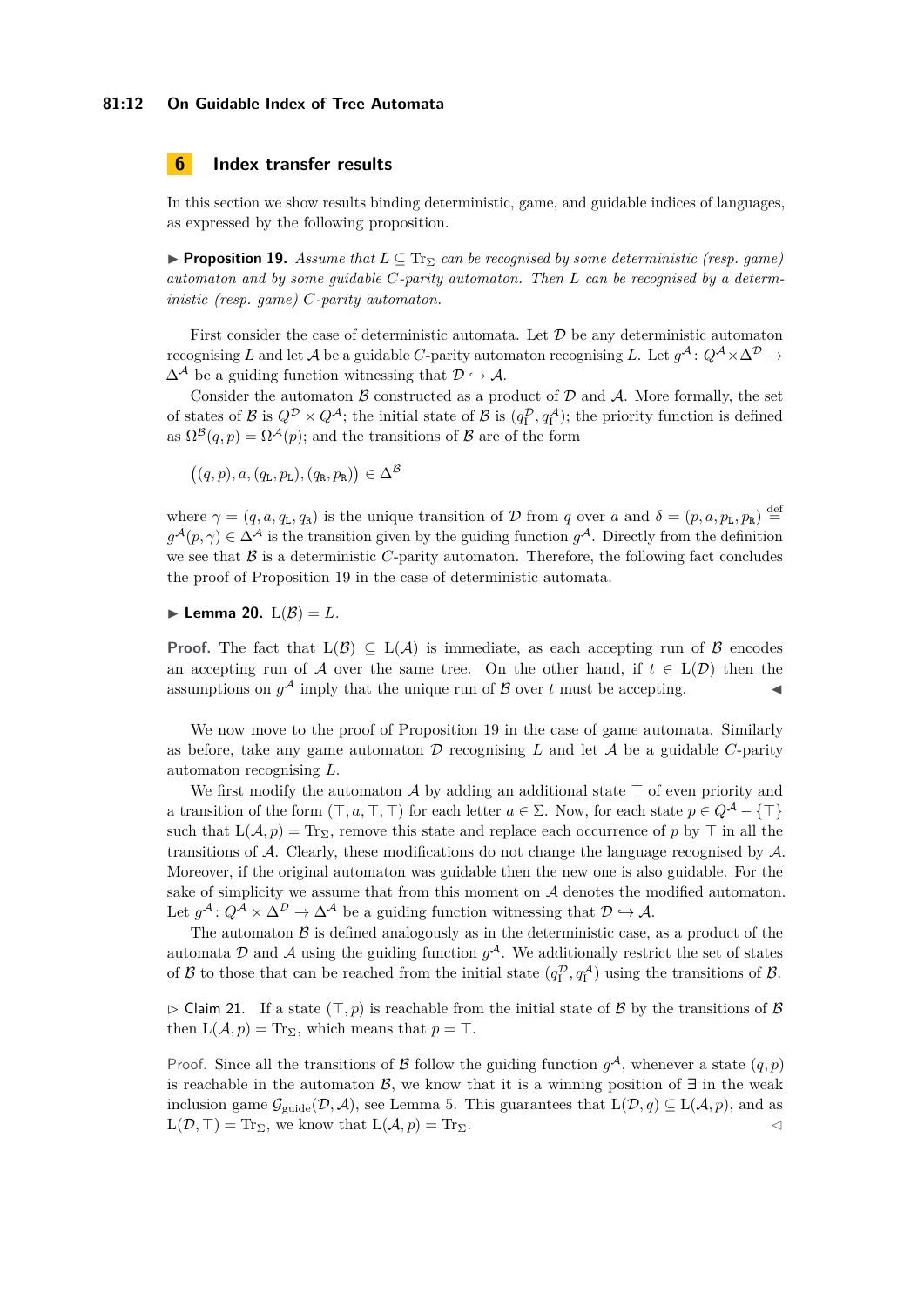The above claim implies that  $\beta$  is in fact a game automaton with the shape of transitions inherited from D and  $(T, T)$  playing the role of the state  $T$  of B. Since the priority function  $\Omega^{\mathcal{B}}$  is again inherited from  $\mathcal{A}, \mathcal{B}$  is a *C*-parity automaton.

It remains to show that  $L(\mathcal{B}) = L$ . Similarly as in the deterministic case, the inclusion  $L(\mathcal{B}) \subseteq L(\mathcal{A})$  is immediate as each accepting run of  $\mathcal{B}$  encodes an accepting run of  $\mathcal{A}$ . On the other hand, the inclusion  $L(\mathcal{D}) \subseteq L(\mathcal{B})$  is direct from the assumptions on  $g^{\mathcal{A}}$  – each accepting run of  $D$  is mapped by  $g^{\mathcal{A}}$  into an accepting run of  $\mathcal{B}$ .

This concludes the proof of Proposition [19.](#page-11-0)

## **Consequences**

By combining Proposition [19](#page-11-0) and Proposition [9](#page-6-0) (or by direct construction) we can observe the following.

**► Remark 22.** If  $L \subseteq Tr_{\Sigma}$  is recognised by some deterministic automaton and by some game *C*-parity automaton then *L* can be recognised by a deterministic *C*-parity automaton.

Thus the stratification from [\(1\)](#page-6-1) preserves indices of the languages: if a language happens to be recognisable by a less expressive automaton then its parity index is the same from the point of view of both less and more expressive classes.

On the other hand, it is known that there is no such transfer when moving between deterministic and (general) non-deterministic automata. Indeed, we have the following property on *ω*-words.

**► Fact 23** ([\[22\]](#page-13-21)). For each  $C = \{i, \ldots, j\} \subseteq \omega$  there exists a regular language of  $\omega$ -words, *which can be recognised by a non-deterministic* {1*,* 2}*-parity (Büchi) ω-word automaton, but not by any deterministic C-parity ω-word automaton.*

This property can be easily shifted to infinite trees (e.g., by considering the set of all trees whose leftmost branch belongs to a given regular language of *ω*-words). Thus we obtain the following consequence of Proposition [19.](#page-11-0)

<span id="page-12-0"></span>▶ **Corollary 24.** *For each*  $C = \{i, \ldots, j\} \subseteq \omega$  *there exists a regular tree language L which can be recognised by some deterministic automaton and some non-deterministic* {1*,* 2}*-parity automaton but not by any deterministic, game, nor guidable C-parity automaton.*

# **7 Conclusions**

The present work is focused on the class of guidable automata. We show that they syntactically extend the previously studied classes of deterministic and game automata. Moreover, we provide an algorithm solving the guidable index problem. Finally, we show that for the three considered classes of deterministic, game, and guidable automata, the index can be transferred. As a negative consequence of this fact (Corollary [24\)](#page-12-0) we show that there is no correspondence between the general non-deterministic index of a regular tree language and its guidable index.

Although these results do not bring a direct progress in the general non-deterministic index problem; we hope that they may be useful in at least two ways.

First, we believe that the class of guidable automata is worth separate attention. As our new results indicate, this class of tree automata is tractable and extends the previously considered classes of *structurally simple* automata: deterministic and game. This is especially important as, contrarily to the other two classes, guidable automata are expressively complete for all regular tree languages.